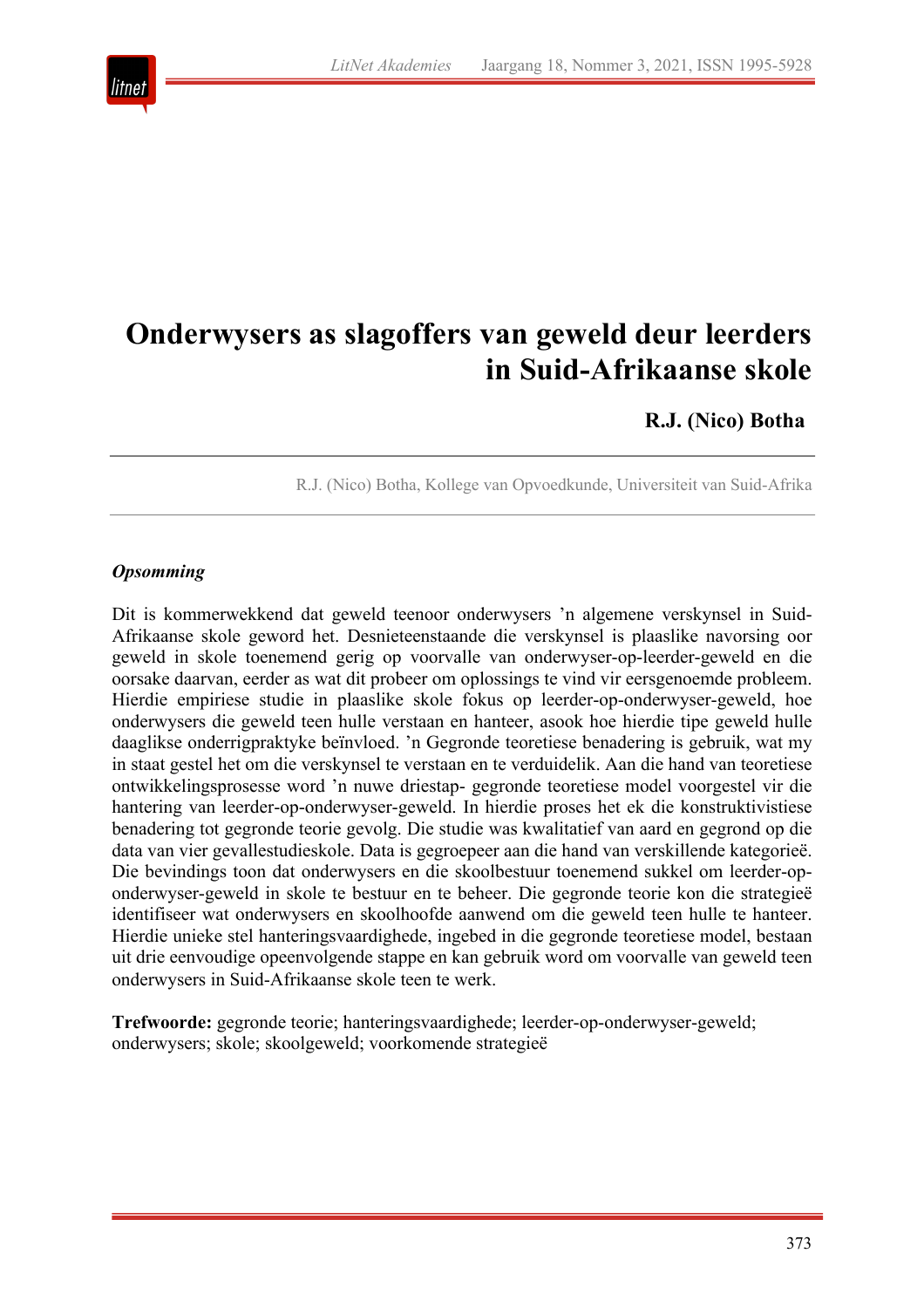

#### *Abstract*

#### **Educators as victims of learner violence in South African schools**

Learner-on-educator violence  $(LOEV)^1$  has become a common phenomenon in South African schools. Despite this, local research into school-related violence focuses more on educator-onlearner occurrences and the causes thereof than on providing solutions to the aforementioned problem. A very limited number of studies have been carried out in the area of LOEV in South African schools, although several researchers have devoted their time to issues pertaining to schools-based violence in general. Since policymakers and research funders have largely overlooked violence against educators, insufficient information is available about the consequences thereof. By contrast, although the literature is rich in educator development programmes, it does not capture effective counterstrategies to negate the impact that LOEV has, or the escalation in violent incidents against educators at schools.

According to previous studies, LOEV is a sub-category of school violence, since it manifests itself through learners acting violently towards teachers. Such actions may have various consequences, hence the literature describes it as one result of aggressive behaviour, be it physical or emotional (or both), where the intention is to harm or cause discomfort to educators through bullying, hitting, insulting, raping or even killing them.

An educator's role requires him/her to uphold discipline and deal with learner distractions while encouraging security and safety amongst all in the school, in the interest of the learners and society at large. Thus, the safety of educatorsin schoolsis a multifaceted concept, understood internationally at different levels, depending on a variety of personal, environmental and interacting influences which differ from one country to the next.

A recent study by Grobler (2018) on violence in South African schools reported that the majority of educators have experienced violence at school in one form or another before. This study is supported by an earlier report by Sibisi (2016) on the effects of school violence which found that instances of threats of violence, assault, sexual assault and robbery were nationally documented as escalating.

Against this background, the purpose of the current research was to answer the following research question: How can violence against educators in South African schools be countered? More specifically, the research had the following objectives, namely to

- understand how educators experienced and interpreted LOEV
- determine how LOEV influenced teaching practices at school
- develop strategies that educators can adopt to cope with and manage LOEV in the South African school environment.

This current study used a qualitative research approach, primarily located within grounded theory. Qualitative research clarifies a phenomenon by means of a manageable technique, giving richness by gleaning the finer aspects of a phenomenon in a more substantial way than a quantitative research approach would do. By employing a qualitative approach, acknowledgement is given to the individual during the exploration process, not just the apparent influence of a phenomenon.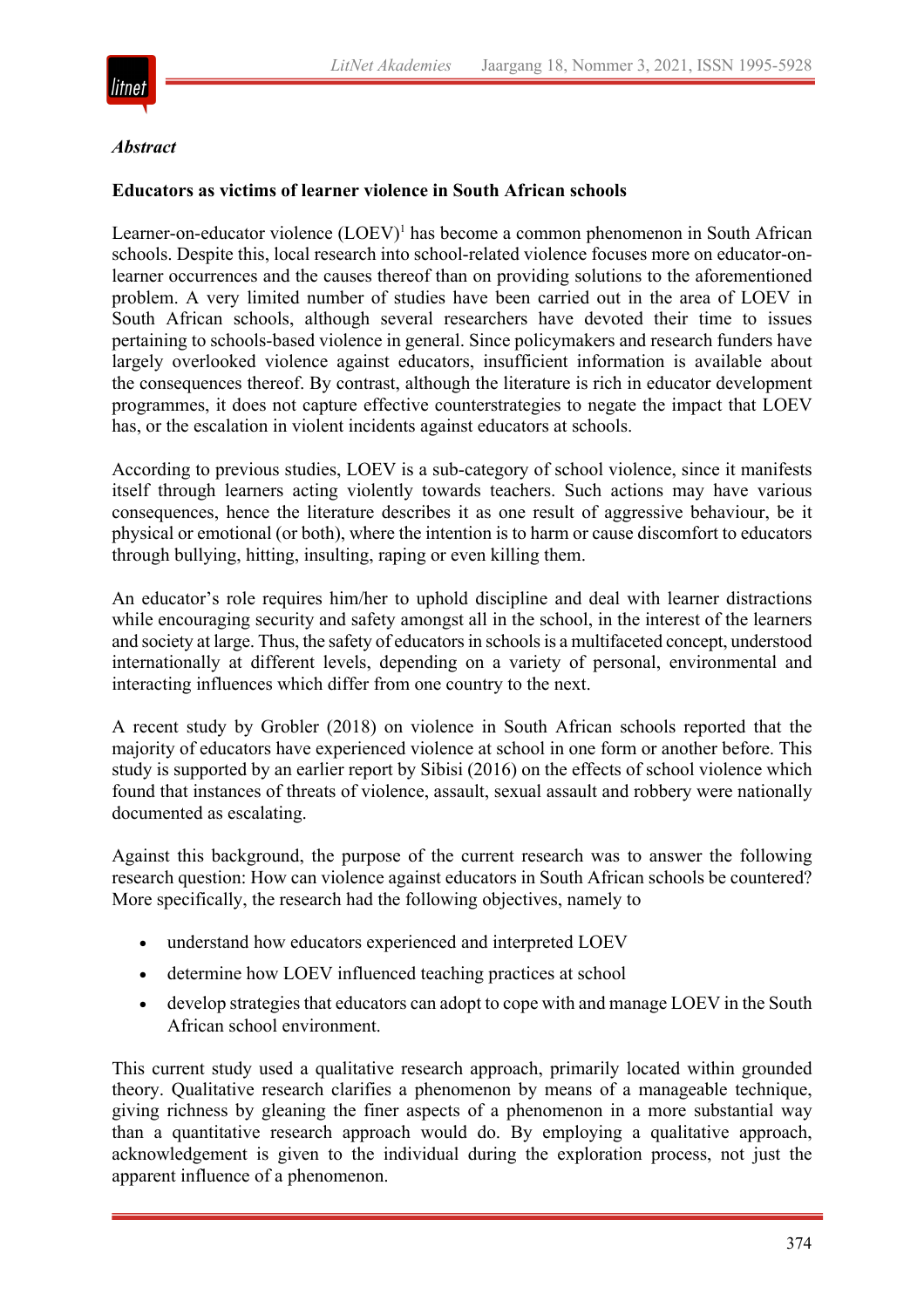

This study was carried out in the Gert Sibande District of the Mpumalanga province of South Africa. I have identified four purposefully and systematically selected schools after obtaining permission from the Department of Education (DoE) and my university to conduct this study. In the pre-selection meetings, I disclosed to each principal the intended aims and objectives of the study, and also appraised the appropriateness of their schools as suitable research sites for the study. From each of the four schools, the principal and four qualified educators were identified as participants ( $n = 20$ ) for the study.

The COVID-19 pandemic has caused a great deal of upset for researchers, compelling them to learn how to work more effectively at a distance, and has also affected the means by which research may be carried out proficiently. For example, some researchers opted to suspend data collection or to redesign their data-collection strategies to take into consideration their countries' national COVID-19 protocols. Most qualitative research methodologies are dependent on face-to-face interaction for data collection through interviews, focus groups and fieldwork. However, there are numerous techniques researchers could adopt, for example finding qualitative data online, virtual face-to-face interviews via Zoom, or using Microsoft Teams or Skype.

In this study, my quest to understand the participants' subjective viewpoints of their daily routine and lived experiences with the phenomenon in question guided me in respect of the selection of a data-collection technique, namely virtual semi-structured interviews via Microsoft Teams. Document analysis and field notes were used as supplementary data-collection methods to determine how participants understood and attached meaning to the experiences that influenced their responses to LOEV in their workplace. Emerging from the virtual face-to-face interview discussions as the first inception of the empirical investigation, participants' responses were captured and views identified and grouped according to their dominant categories and their subsequent themes.

The findings revealed that educators battle to manage and control learner-on-educator violence in schools. Notably, grounded theory facilitated the exploration of the strategies educators adopt to cope with and manage violence against them. These unique sets of coping skills embedded in the three-step grounded theory model could be used to counter instances of violence against educators, not only in South Africa, but also worldwide. The key findings were captured as follows:

- Educators experienced different encounters of learner-on-educator violence, and these had varying effects on them. Although they tended to the aggressiveness of learners at school through school disciplinary and safety committees, the schooling system was deemed to be deteriorating rapidly, and educators reported not coping.
- Maintaining orderly schools is a complex task for school principals something that has become unmanageable, with drugs, learners from child-headed families, and rural cultural structures hampering their management of LOEV.
- Given the current state of affairs at schools, educators can do very little to resolve learners' violence against them, and it is evident that they are vulnerable to severe, unfavourable consequences while being saddled with huge workloads, overcrowded classrooms and media reports that are biased against them.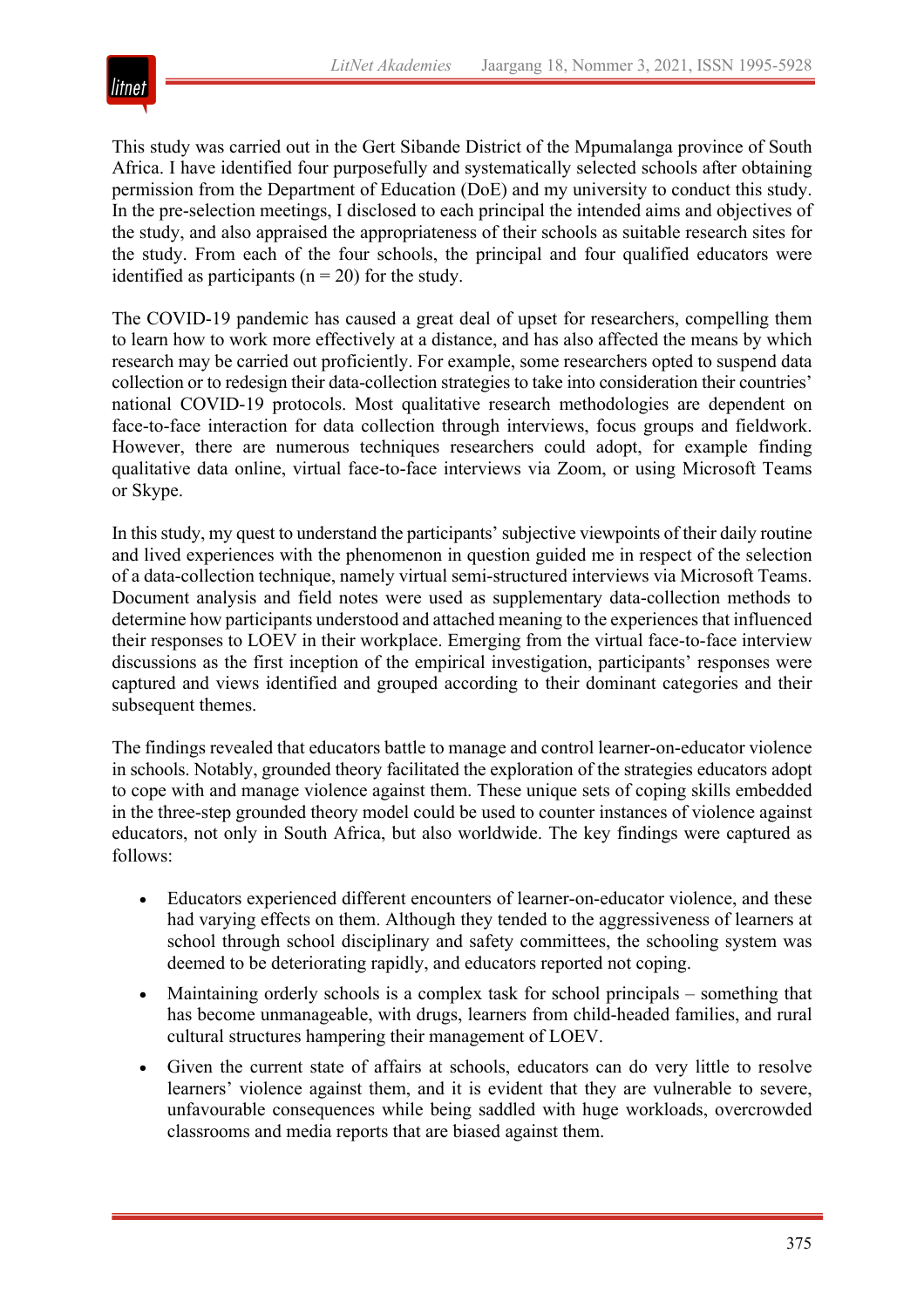

- Principals' endeavours to manage and control LOEV are thwarted by the demoralising actions of educators, and some school governing body members instigating learner-oneducator conflict at schools.
- Educators employ an amalgamation of strategies and coping mechanisms in an attempt to manage and control LOEV at school.
- Principals apply a few preventive techniques that are unique to their school situations, but have not been formalised as programmes to counter LOEV – this denigrates the principals' authority.

The findings of the study have assisted me in developing a proposed model to address the LOEV impasse. Educators' classroom interaction is of a physical, cultural and social nature. To explore the ecology of the contexts of the teaching and learning environment, important elements derived from the study were incorporated as part of the three-step grounded theory model.

Although I have followed all the basic requirements of a grounded theory method, I do not claim that the study's conclusions are the final word: Despite any shortcomings, the intentions of the study were credibly, sensibly and sincerely undertaken. Finally, this study served as an archetype that could be used in the quest to find solutions to violence against educators at schools, and to school violence in general, while the findings of this study may prove valuable for provincial education managers, circuit managers, school principals, educators at schools, and any other persons or organisations studying the concept of school violence.

**Keywords:** coping skills; counteract; educators; grounded theory; learner-on-educator violence; preventive strategies; transactional practices

# **1. Inleiding en agtergrond**

Tot op hede is daar min studies plaaslik gedoen op die gebied van leerder-op-onderwysergeweld (voortaan word die akroniem LOOG gebruik),<sup>2</sup> alhoewel 'n hele paar plaaslike studies gewy is aan kwessies rondom skoolgeweld in die algemeen (vgl. Payne en Smith 2013; Mncube en Netshitangani 2014; De Wet 2016; Grobler 2018). Skoolgeweld in 'n internasionale konteks verwys na alle vorme van doelbewuste, gewelddadige en aggressiewe optrede wat 'n ander persoon op die skoolterrein of gedurende skoolbyeenkomste bedreig (Martinez, McMahon en Sanchez 2016; Reddy, Espelage en Anderman 2018). Omdat die tendens van LOOG nog nooit voorheen plaaslik as 'n werklike probleem geag is nie, het beleidmakers en instansies wat navorsing befonds in 'n groot mate befondsing van studies hiervan oor die hoof gesien en is daar gevolglik onvoldoende inligting beskikbaar oor die omvang en gevolge van die tendens (Linda, Daniels en Fakude 2015).

Alhoewel daar in die literatuur na verskeie onderwyserontwikkelingsprogramme verwys word (vgl. Van der Westhuizen 2018; Tsegaye en Botha 2020), bevat weinig, indien enige, van die programme effektiewe teenstrategieë om die impak van LOOG of die toename in geweld teenoor onderwysers in plaaslike skole te bekamp. Alhoewel LOOG tot onlangs toe nog nie as deel van skoolgeweld geag is nie en moeilik gerasionaliseer kon word, is dit tog diep gewortel in skoolgeweld. Hedendaags vind geweld teenoor onderwysers openlik plaas, maar nieteenstaande die tendens bly die verskynsel volgens Grobler (2018) nog grootliks onderbestudeer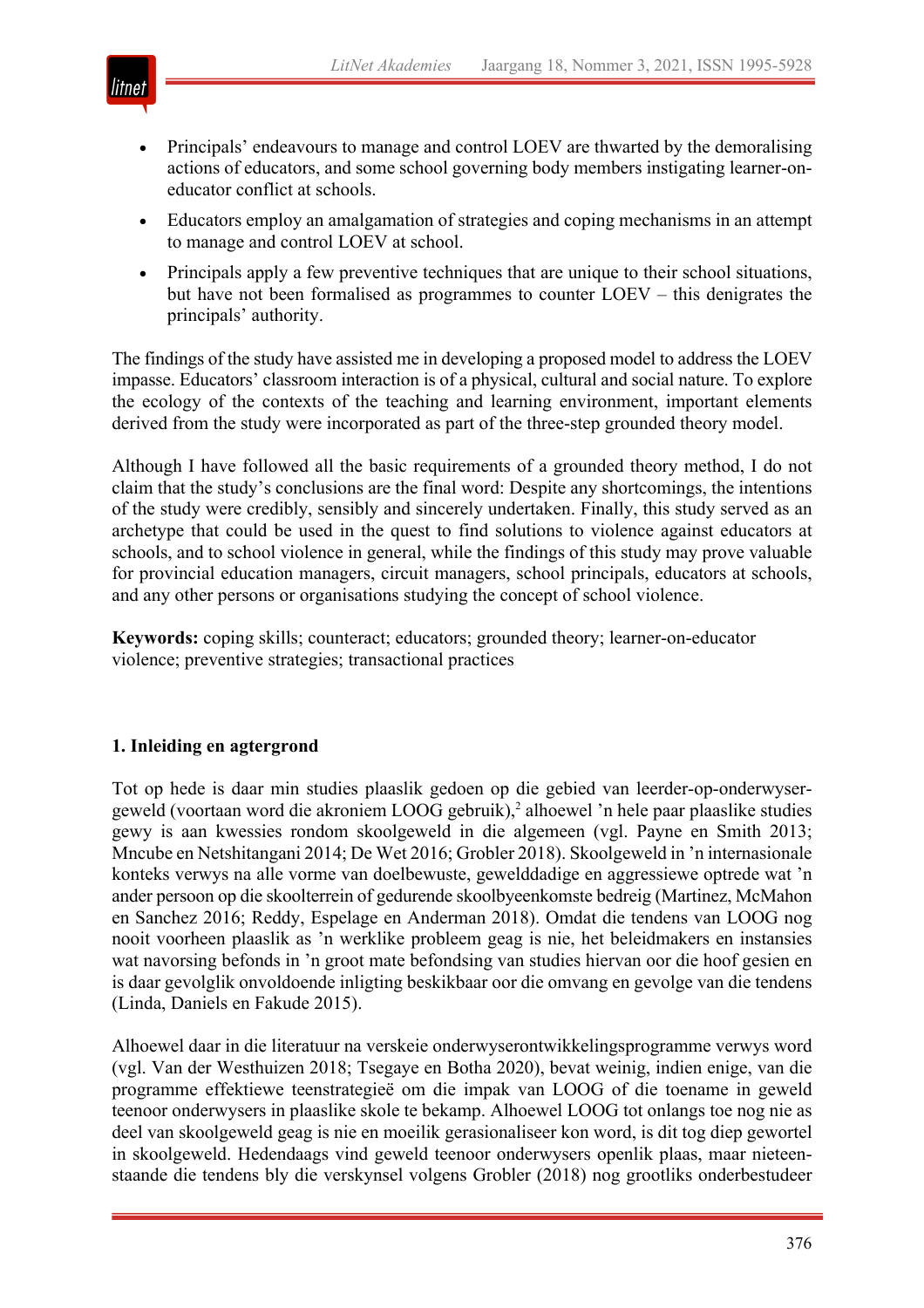

en word dit dikwels plaaslik verontagsaam. Onderwysers is noodsaaklik vir die bereiking van nasionale onderwysdoelwitte en hul welstand is dus van wesenlike belang vir die instandhouding van gesonde onderwyspraktyke (Van der Westhuizen 2018; Waghid en Davids 2020). In baie gevalle is onderwysers egter aan die ontvangkant van fisiese aanranding deur leerders, maar openbare persepsies van die saak is baie onverskillig en selfs roekeloos (vgl. De Wet 2016; Van der Westhuizen 2018; Yin, Huang en Chen 2019; Tsegaye en Botha 2020).

Hierdie kommerwekkende verskynsel is nie beperk tot plaaslike skole nie, maar is ook wêreldwyd 'n probleem. Die Center for Disease Control in Amerika het onder meer bevind dat ongeveer 5% van onderwysers gedurende 2013/14 fisies aangeval is deur leerders (Linda e.a. 2015). In dieselfde tydperk was bykans 'n kwart van alle beserings en siektes wat Amerikaanse onderwysers genoop het om werk mis te loop, die gevolg van voorvalle van geweld teenoor hulle (APA 2016).

Bevindinge soos dié is ook baie algemeen en wydverspreid in ander dele van die wêreld. In verskeie lande is die situasie selfs nog erger as wat die geval in Amerika is. Alhoewel die tipes geweld teenoor onderwysers in die lande soortgelyk aan dié in Amerika was, was die koers van voorvalle van geweld teenoor onderwysers in lande soos Taiwan, Turkye en Israel gedurende 2014 byna dubbeld soveel as wat dit gedurende dieselfde tydperk in Amerika was (vgl. Chia, Gerberich en Mongin 2013; Reddy e.a. 2018). Hierdie toedrag van sake is nie enigsins beter in Suid-Afrikaanse skole nie (vgl. Mncube en Harber 2013; Mncube en Netshitangani 2014; De Wet 2016; Grobler 2018).

# **2. Navorsingsvraag en doelwitte van die studie**

Teen hierdie agtergrond is daar gepoog om die volgende navorsingsvraag te beantwoord: Hoe ervaar deelnemers aan die studie geweld teenoor hulle, hoe beïnvloed dit hulle en hoe poog hulle om dit die hoof te bied? Die studie het ten doel gehad om

- te verstaan hoe deelnemers LOOG ervaar (datastel 1)
- te bepaal hoe LOOG onderwysers beïnvloed (datastel 2)
- strategieë voor te stel wat onderwysers en skoolhoofde kan gebruik om LOOG in Suid-Afrikaanse skole te hanteer en bestuur (datastel 3).

Met hierdie doelwitte in gedagte het ek gestreef om 'n dieper begrip van LOOG in Suid-Afrikaanse skole te verkry deur die gegronde teoretiese benadering te gebruik. Deelnemers aan hierdie studie het elkeen in hul eie woorde talle generiese uitdagings beskryf, gekonstrueer vanuit verskillende perspektiewe.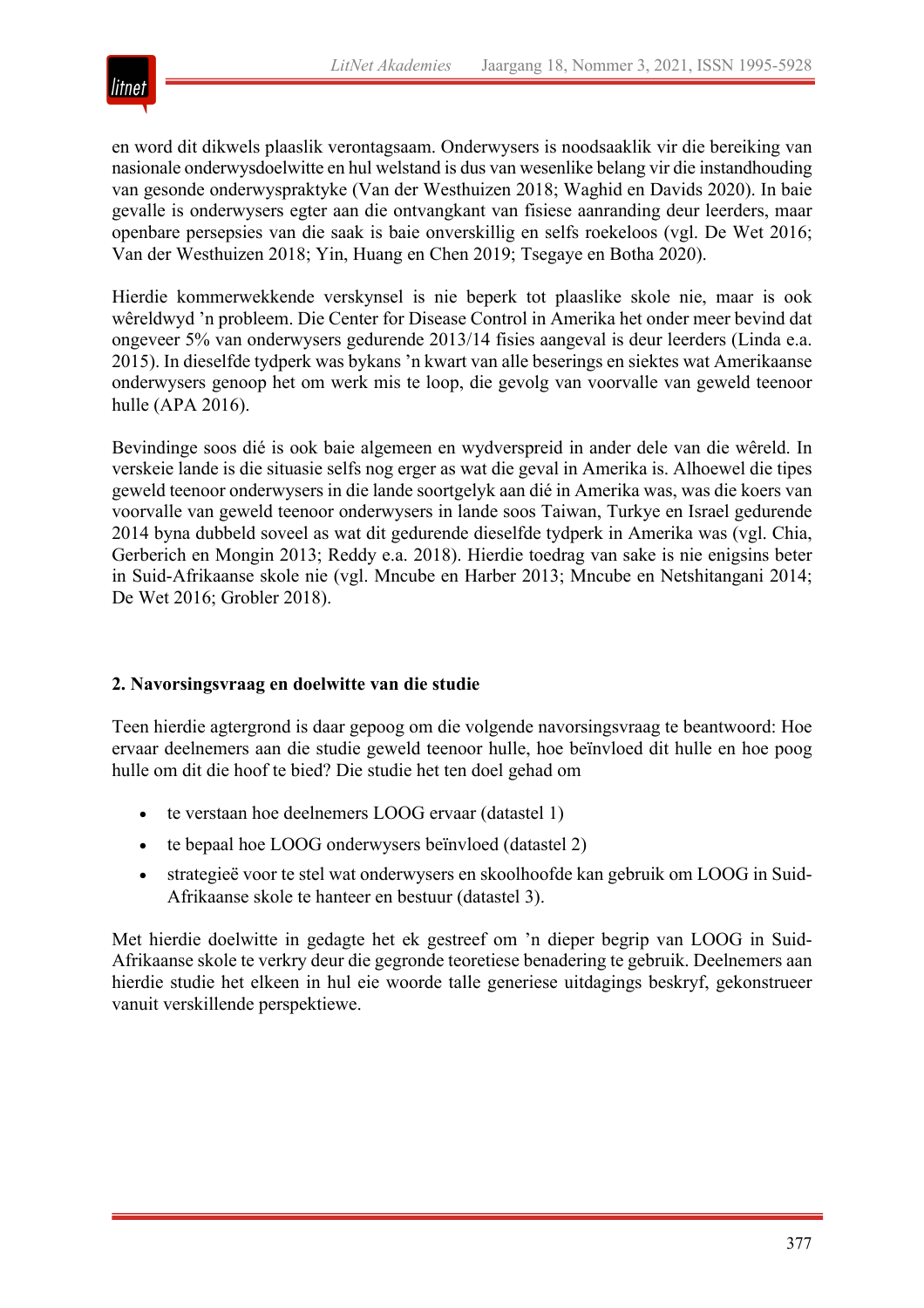

## **3. Literatuuroorsig**

## *3.1 Die konsep, oorsig, oorsake en gevolge van leerder-op-onderwyser-geweld*

Volgens vorige studies (vgl. Payne en Smith 2013; Mncube en Netshitangani 2014; De Wet 2016) is LOOG 'n subkategorie van skoolgeweld, aangesien dit manifesteer in leerders wat gewelddadig teenoor onderwysers optree. Sodanige optrede kan verskeie gevolge hê. Die literatuur beskryf dit gevolglik as 'n resultaat van aggressiewe gedrag, hetsy fisiek of emosioneel (of beide), waar die bedoeling is om onderwysers leed aan te doen of pyn te veroorsaak deur hulle af te knou, te beledig, te verkrag of selfs dood te maak (De Wet 2016). LOOG is dus geweld van leerders teenoor onderwysers in enige vorm (verbaal of nieverbaal) waar die bedoeling uitsluitlik is om enige vorm van leed (fisiek of emosioneel) aan te doen. In die lig van Ncontsa en Shumba (2013) se verduideliking en vir die doel van hierdie studie verwys die konsep *leerder-op-onderwyser-geweld* dus na alle vorme van fisiese en verbale mishandeling wat op onderwysers gerig en deur leerders uitgevoer word.

Alhoewel daar al baie aandag geskenk is aan opleidingsprogramme vir onderwysers om hulle beter toe te rus vir hulle werk, bestaan daar min of geen riglyne of aanwysings vir die bekamping van geweld teenoor onderwysers (De Cordova, Berlanda en Fraizzoli 2019). Vandag is skoolgeweld deur leerders 'n algemene verskynsel, terwyl dit so 40 jaar gelede as ongewoon beskou is (vgl. Martinez e.a. 2016; Benevene, Ittan en Cortini 2019).

Daar word meestal oppervlakkig na die verskynsel gekyk, maar skoolgeweld kan eintlik volgens Berg en Cornell (2016) gesien word as 'n uitdrukking van sosio-etniese nood wat skadelik kan wees en verdoemende sielkundige gevolge tot gevolg kan hê. Die toestand is soortgelyk aan byvoorbeeld post-traumatiese angs ('n toestand waar iemand nie weer regkom nadat hulle deur 'n skrikwekkende ervaring gegaan of dit gesien gebeur het nie) en kan gevolglik ook nadelige fisiese gevolge inhou (Bass, Cigularov en Chen 2016; Buonomo, Fatigante en Fiorilli 2017). Geweld in skoolverband het dus ook sielkundige probleme onder onderwysers tot gevolg, wat daagliks vererger word deur die toename in skoolgeweld (Reddy e.a. 2018; Benevene e.a. 2019).

Soos bevestig deur Bass e.a. (2016) is daar 'n duidelike verband tussen sosiale aspekte wat verband hou met die jeug en geweld in skole. Die skoolterrein is 'n plek wat deurspek is van allerlei verwante misdade en is dus die ideale plek waar leerders en onderwysers blootgestel word aan bakleiery, mishandeling, antisosiale gedrag, afknouery, die besit van wapens, dwelmmisbruik en skollie-agtige groepgedrag (Kent en Simkins 2018; Won en Chang 2020). Onderwysers se taak vereis van hulle om dissipline te handhaaf en om die klas te hanteer wanneer leerders se aandag afgelei word, terwyl hulle die veiligheid en sekuriteit van almal in die skool moet bevorder in die belang van die leerders. Volgens Petlak, Tistanova en Juszczyk (2019) affekteer LOOG die kwaliteit van onderrig en leer in skole negatief en juis daarom moet dit dringend onder die loep geneem word.

LOOG in skole is 'n verskynsel wat internasionaal voorkom en, afhangende van 'n verskeidenheid persoonlike, omgewings- en ander interaktiewe faktore, van land tot land verskil (Benevene e.a. 2019). Dit is van wesenlike belang om die ervaringe van geweld teen onderwysers in ander lande te ondersoek en onderling te vergelyk om sodoende tot plaaslike oplossings te kan kom (Buonomo e.a. 2017).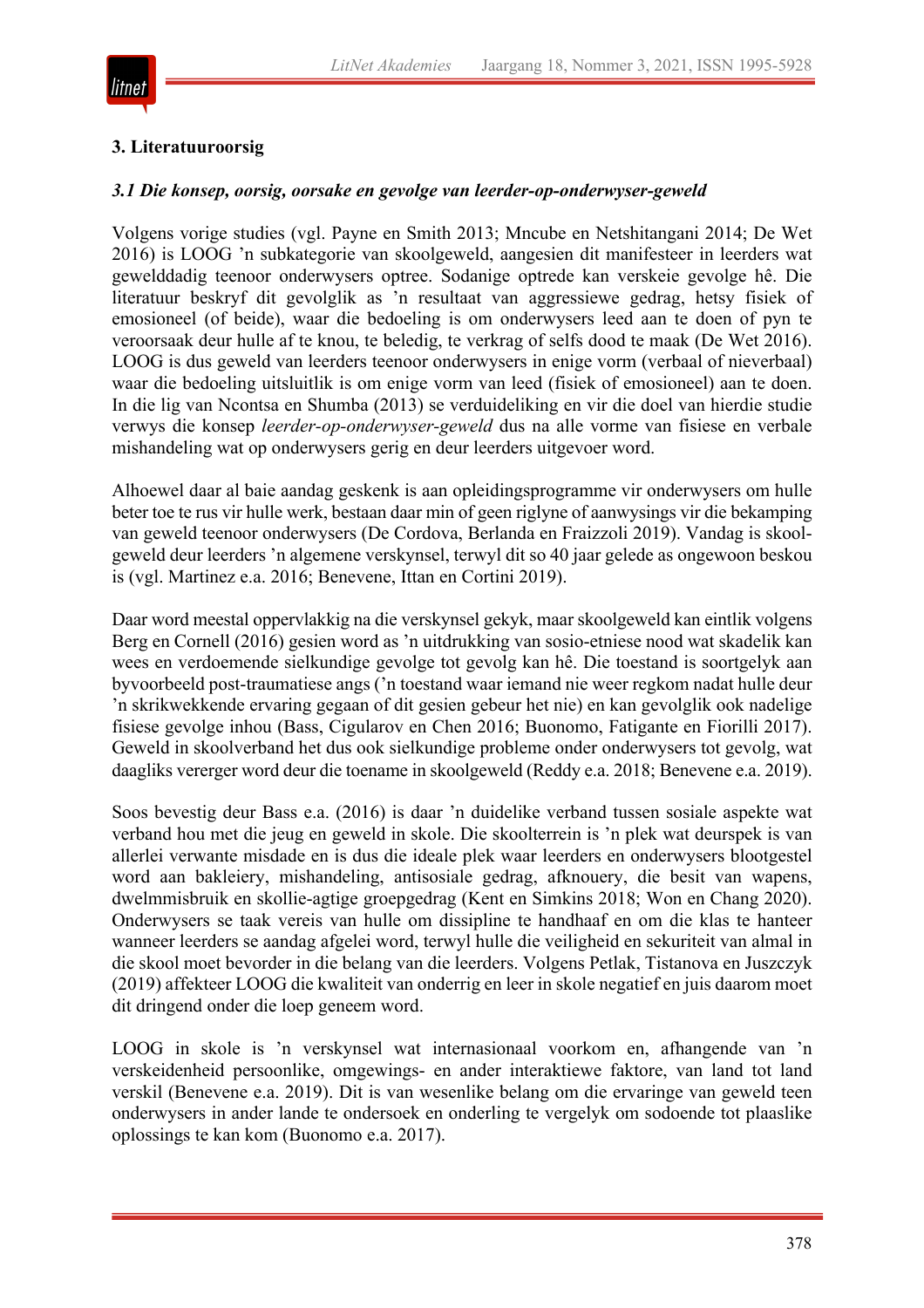

Internasionale studies kategoriseer LOOG onder die sambreelterm *skoolgeweld*. As gevolg hiervan is die konsep moeilik om te definieer en bestaan daar baie onderlinge verskille tussen navorsers oor die term (Bounds en Jenkins 2018). Daar word berig dat skoolgebaseerde geweld regoor die wêreld aan die toeneem is (vgl. Espelage, Anderman en Brown 2013; Bass e.a. 2016). Hiervoor kan daar verskeie redes wees. Dit kan verbind word met onderwysstelsels wat sleg bestuur word, swak infrastrukturele organisasie (byvoorbeeld swak fasiliteite of gebrek aan fasiliteite), onbevoegde en onervare onderwysers, en/of die voortgesette marginalisering van die jeug.

Onlangse data oor skoolgeweld en leerderveiligheid in Amerika toon onteenseglik aan dat openbare skole meer probleme as privaat skole in hierdie verband ondervind (Sorlier en Ogden 2018). In openbare skole is faktore soos kwaliteit van onderrig, leerderprestasies, onderwyserleerder-ratio's en hulpbronne laer en minder as in privaat skole, terwyl faktore soos bendebedrywighede, haatspraak, haat-gebaseerde graffiti, armoede, vlakke van onbevoegdheid en dwelmverwante probleme weer veel groter is as in die geval van privaat skole (Musu, Zhang en Oudekerk 2019). Navorsing het getoon dat skoolgeweld floreer in openbare skole waar laasgenoemde faktore teenwoordig is (Bass e.a. 2016; Berg en Cornell 2016). In 'n soortgelyke studie oor misdaad en veiligheid in skole in Noorweë is dieselfde tendense as hier bo genoem, waargeneem (Montuoro en Mainhard 2017).

Laastens toon verskeie internasionale studies verder dat die onderwys 'n stresvolle beroep is. Dis is noodsaaklik vir onderwysers om positiewe verhoudinge met leerders en hul ouers te ontwikkel, aangesien sodanige verhoudinge 'n beduidende rol speel in die ontwikkeling van onderwysers se eiewaarde en gevoel van selfbehoud (vgl. Berg en Cornell 2016; Skaland 2016; Benevene e.a. 2019). Die effek van enige geweld van 'n leerder teenoor die onderwyser of selfs van 'n ouer teenoor die onderwyser is dikwels baie ernstig, en is 'n tipiese voorbeeld van die wesenlike beroepsgesondheidsangs waaraan onderwysers daagliks en toenemend blootgestel word (Reddy e.a. 2018).

## *3.2 Die omvang van leerder-op-onderwyser-geweld in Suid-Afrikaanse skole*

Nieteenstaande die feit dat skole plekke behoort te wees wat effektiewe onderrig en leer bevorder, heers daar groot kommer oor die sekuriteit in baie Suid-Afrikaanse skole (Ngatane 2019). Verskeie plaaslike skole het ontaard in plekke van geweld en misdaad waar aanranding, dwelmmisbruik, seksuele geweld en bendebedrywighede aan die orde van die dag is (Riaan 2019). In die plaaslike media word dikwels verwys na insidente waar onderwysers die slagoffers van geweld is (vgl. Naidu 2019; Seleka 2020). Volgens Waghid and Davids (2020) het onderwysers dikwels al aanvaar dat hulle beheer verloor het oor hul klaskamers; hulle weet baie keer nie van metodes wat lyfstraf kan vervang of hoe om nie-gewelddadige korrektiewe tegnieke aan te wend nie.

Wanneer 'n mens holisties daarna kyk, behoort die skoolomgewing aan leerders nie net akademiese kennis te bied nie, maar ook die vooruitsig op groei met betrekking tot hul persoonlike ontwikkeling en sosialiseringsvaardighede (Baruth en Mokoena 2016). Geweld in skole het 'n negatiewe invloed op alle aspekte van persoonlikheidsontwikkeling. Dit op sigself maak van skole 'n omgewing waar jongmense leer om te wantrou en te vrees en waar hulle 'n verwronge bewussyn van hul individualiteit en karakter ontwikkel, waar hulle selfvertroue afgebreek word en waar antisosiale gedrag beloon word (Collet 2013).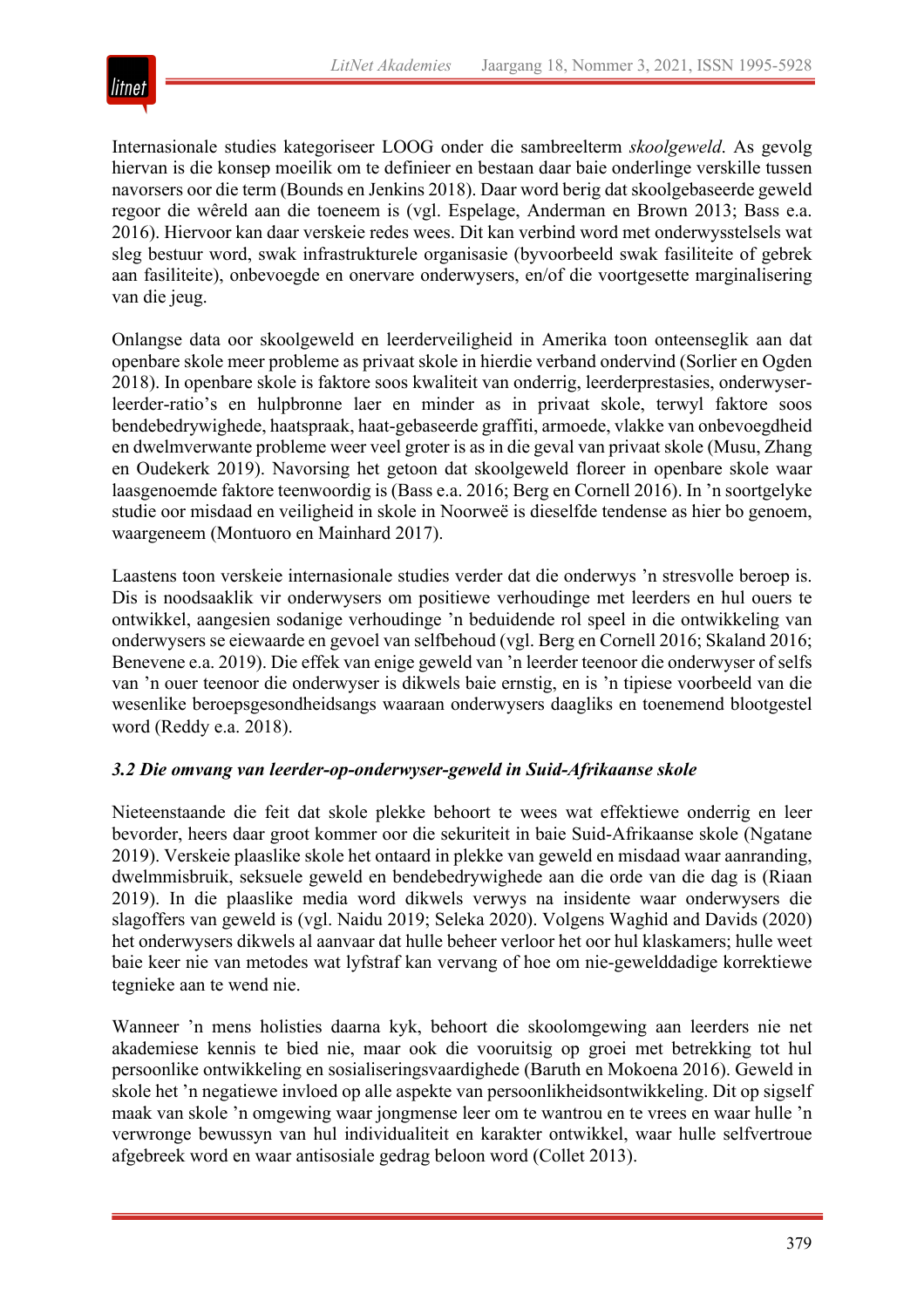

Alhoewel 'n studie van Burton en Leoschut (2013) nie hoofsaaklik op geweld teen onderwysers gefokus het nie, het hulle plaaslike studie oor skoolgeweld bevind dat soveel as drie uit vyf onderwysers verbaal mishandel is deur leerders, terwyl een uit tien onderwysers al seksueel aangerand is deur leerders. Hulle studie het ook getoon dat onderwysers in beide laerskole en hoërskole onveilig gevoel het in die klaskamer en dat klaskamers meestal die plek is waar skoolgeweld plaasvind. Die studie beklemtoon dat dit ontstellend is dat onderwysers toenemend die slagoffers van geweld is. Ongeag hierdie feit bied die twee navorsers nie moontlike oplossings vir die bekamping van hierdie tipe geweld nie.

In ander plaaslike studies in dié verband het Mncube en Harber (2013), Magwa en Ngara (2014), Mncube en Netshitangani (2014), De Wet (2016), Coetzee (2017) en Grobler (2018) almal aangetoon dat 'n groot persentasie onderwysers reeds in hul loopbane LOOG beleef het. Sibisi (2016) het onder meer bevind dat een uit elke vyf onderwysers elke jaar slagoffers van LOOG is. Hy het ook bevind het dat gevalle of dreigemente van geweld, aanranding, seksuele aanranding (insluitende verkragting) en rooftogte teenoor onderwysers in plaaslike skole steeds toeneem.

## *3.3 Die verband tussen leerder-op-onderwyser-geweld en die samelewing*

Geweld in gemeenskappe is 'n verskynsel wat, soos reeds aangetoon, oral in die wêreld voorkom, veral in konflikgeteisterde lande. Dit is dus van nature 'n multidimensionele probleem wat verskeie dimensies en veranderlikes insluit. Onderwysers en leerders het geen beheer oor sulke geweld nie en kan bitter min doen om te keer dat dit verder in intensiteit toeneem. Sulke geweld kan potensieel ernstige gevolge vir onderwysers inhou (Robarts 2014; Grobler 2018). Volgens Williams (2020) word gemeenskapsgeweld gewoonlik verbind met aggressie onder die jeug, veral in lae-inkomstegebiede (Williams 2020). Volgens Opic, Lokmic en Bilic (2013) toon nie alle leerders wat gemeenskapsgeweld ervaar aggressie op skool nie. Magwa en Ngara (2014) het bevind dat die faktore wat verbind word met geweld in gemeenskappe, byvoorbeeld armoede, 'n gebrek aan hulpbronne asook toegang tot alkohol en onwettige dwelms, geassosieer kan word met LOOG.

Pas, Cash en O'Brennan (2015) beklemtoon hoe belangrik dit vir skole is om 'n sterk en gesonde verhouding met die wyer gemeenskap waarbinne dit funksioneer, te ontwikkel. Goeie, gesonde verhoudinge kan 'n postiewe bydrae lewer tot die verbetering van leerders se optrede teenoor onderwysers. Sodanige skool-gemeenskap-verhoudinge skep 'n positiewe band van eenheid tussen skole en hul omliggende gemeenskappe. Gesonde verhoudings tussen die skool en die gemeenskap, asook tussen leerders en hul ouers, sal 'n omgewing skep waar geweld teenoor onderwysers ontmoedig word en tot 'n stabiele en meer vreedsame skoolomgewing kan lei (Barnes, Brynard en De Wet 2012; Coetzee 2017). In hierdie verband verwys Nako en Muthukrishna (2018) na enkele "opponerend magte", wat daardie gemeenskapsfaktore is wat geweld teen onderwysers aanwakker, soos swak ouerskap, dwelmmisbruik en ontoereikende veiligheidsmaatreëls.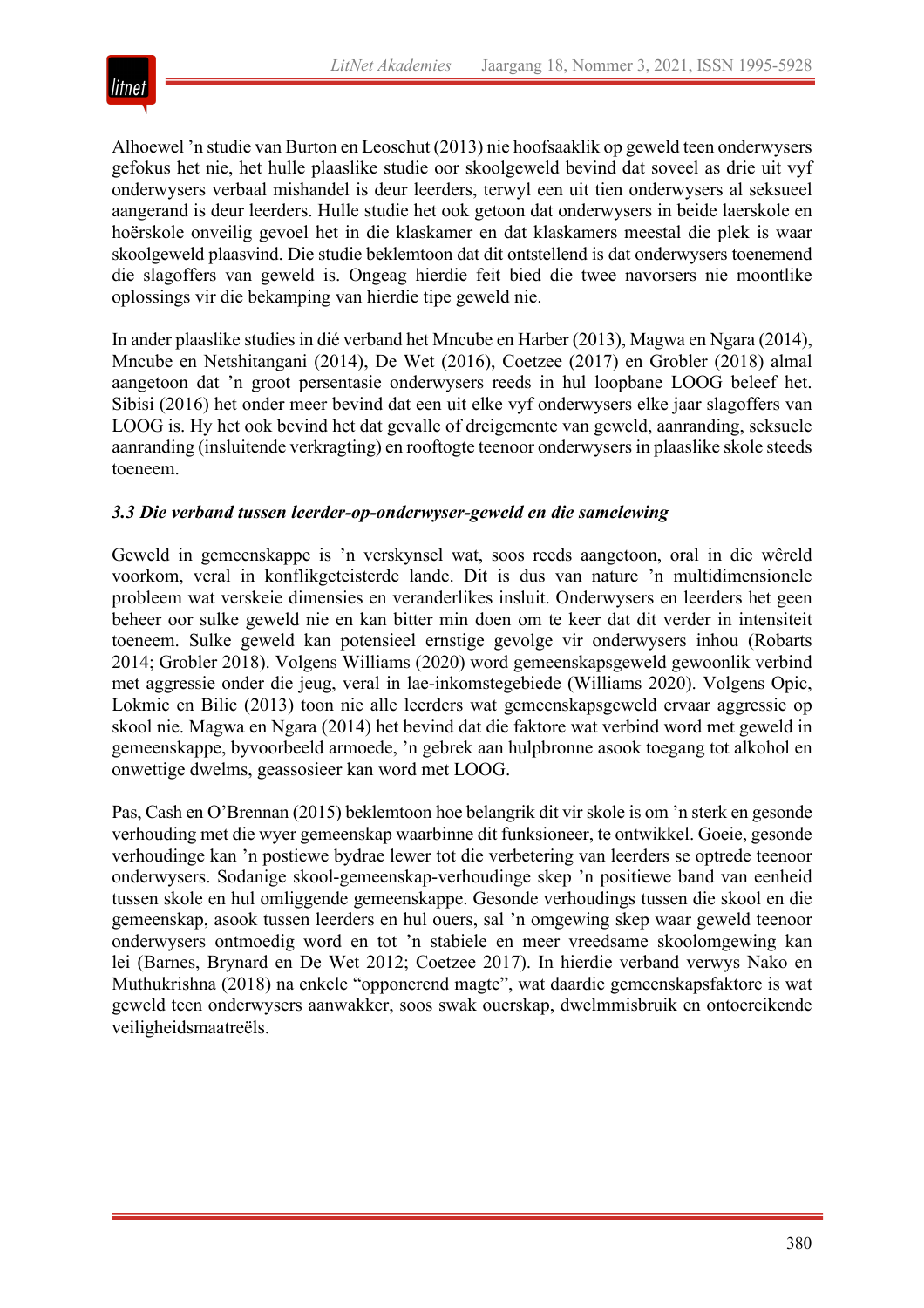

#### **4. Navorsingsmetodologie**

#### *4.1 Navorsingsparadigma en -benadering*

Hierdie studie oor geweld teen onderwysers is gedoen vanuit 'n konstruktivistiese navorsingsparadigma. My ontologiese en epistemologiese posisie stem ooreen met die siening van 'n konstruktivisties-gegronde paradigma soos voorgestel deur Charmaz (2015). Volgens Charmaz (2015) skryf 'n konstruktivisties-gegronde teorie eerstehandse kennis van die empiriese wêreld hoog aan, staan êrens in die middel tussen postmodernisme en positivisme, en bied toeganklike metodes vir kwalitatiewe navorsing in die 21ste eeu (Glaser en Strauss 2017).

In die studie word 'n kwalitatiewe navorsingsbenadering gevolg wat primêr 'n plek vind binne gegronde teorie. Volgens Merriam (2009) bied so 'n benadering 'n gedetailleerde voorstelling van die status quo. Kwalitatiewe navorsing verduidelik 'n verskynsel deur middel van 'n hanteerbare tegniek en verleen 'n sekere rykheid daaraan deur die fynere aspekte daarvan aansienlik meer uit te lig as wat 'n kwantitatiewe navorsingsmetode sou kon doen (Leedy en Ormrod 2010). Deur 'n kwalitatiewe benadering te volg, word daar gedurende die verkenningsfase erkenning gegee aan die individu en nie net aan die duidelike invloed van die verskynsel nie (Merriam 2009). Leedy en Ormrod (2010) beklemtoon die sterkpunt van kwalitatiewe navorsing, naamlik die potensiaal wat dit het om diverse verbatim verduidelikings te gee van hoe mense 'n gegewe navorsingsonderwerp ervaar.

#### *4.2 Biografiese data en plek waar die navorsing gedoen is*

Hierdie studie is gedoen in die Gert Sibande Distrik van die Mpumalanga-provinsie van Suid-Afrika. Ek het van doelgerigte steekproefneming gebruik gemaak om vier skole sistematies te kies. Die skole moes uiteenlopend met betrekking tot demografie wees, maar tog geredelik maklik besoek kon word. Deelnemers moes Afrikaans magtig wees.

Ek het toestemming van die Departement van Basiese Onderwys en my universiteit verkry om die studie te onderneem. In die prekeuringsvergaderings het ek elke skoolhoof ingelig oor die beoogde doelwitte van die studie. By elkeen van die vier skole is, buiten die skoolhoof, vier gekwalifiseerde onderwysers geïdentifiseer as deelnemers aan die studie. Die steekproef vir die studie was dus 20 deelnemers ( $n = 20$ ). Die onderwysers is doelbewus gekies aan die hand van aanbevelings deur hulle onderskeie skoolhoofde en moes ook, soos reeds genoem, Afrikaans magtig wees. Tabelle 1 en 2 hier onder verteenwoordig die biografiese data van die respondente.

Onderhoude het oplaas, as gevolg van die COVID-19-pandemie, virtueel plaasgevind. Om te voldoen aan die etiese en vertroulikheidsvereistes vir hierdie empiriese ondersoek, het die verskillende deelnemers elkeen 'n kode gekry en die skole skuilname. Uit die 4 gevallestudieskole, wat onderskeidelik P, Q, R en S genoem is, is 16 onderwysers (OPV1 tot OPV16) gekies. Uit die tabelle is dit duidelik dat deelnemers se ouderdomme, ervaring, kwalifikasies en posisies van mekaar verskil en dat hulle van verskillende tipes skole afkomstig is.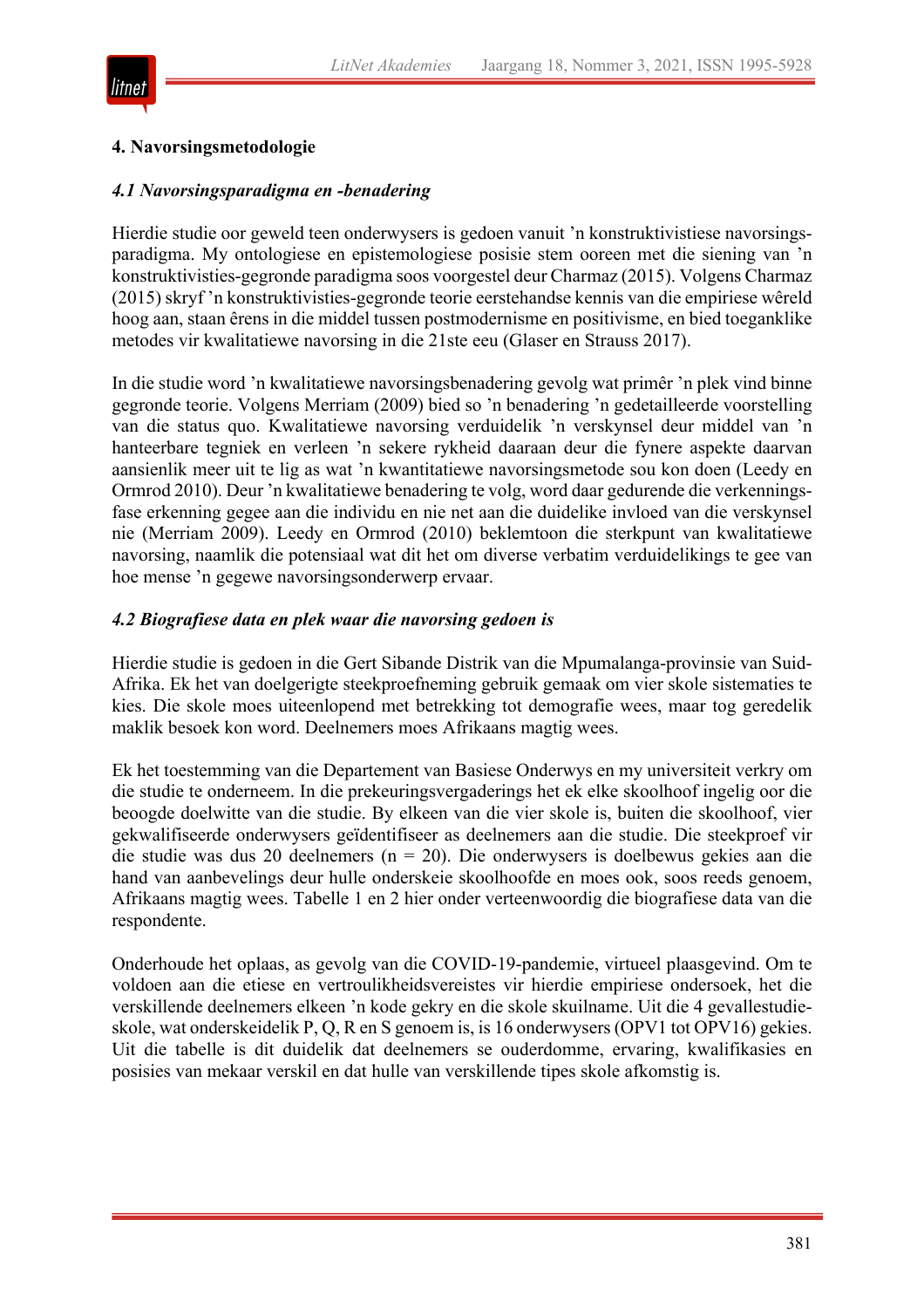

| Onderwyser       | Ouderdom en geslag | <b>Ervaring</b> | <b>Kwalifikasies</b> | Posisie          |
|------------------|--------------------|-----------------|----------------------|------------------|
| $(n = 16)$       |                    | (in jaar)       |                      |                  |
| <b>SKOOL P</b>   |                    |                 |                      |                  |
| OPV1             | $59-V$             | 33              | HOD/GDO              | <b>SVSK/VPOK</b> |
|                  |                    |                 | DIPLOMA/BEd          |                  |
| OPV <sub>2</sub> | $42-V$             | 15              | GSO/HOD              | DK               |
|                  |                    |                 | BEd (Hons.)          |                  |
| OPV3             | $48-V$             | 17              | GSO/HOD              | <b>SDK</b>       |
| OPV4             | $46-M$             | 16              | GSO/HOD              | <b>VK</b>        |
|                  |                    |                 | BEd (Hons.)          |                  |
| <b>SKOOL Q</b>   |                    |                 |                      |                  |
| OPV5             | $51-M$             | 20              | GSO/BA/MA            | <b>SDK</b>       |
| OPV <sub>6</sub> | $43-M$             | 14              | GSO/HOD/BEd          | <b>DK</b>        |
| OPV7             | $38-V$             | 8               | GSO/HOD/BEd          | <b>SVSK</b>      |
| OPV8             | $47-M$             | 15              | GSO/HOD/BEd          | <b>SVSK</b>      |
| <b>SKOOL R</b>   |                    |                 |                      |                  |
| OPV9             | $37-V$             | 10              | GSO/HOD/BEd          | <b>SVSK</b>      |
| OPV10            | $45-M$             | 12              | GSO/HOD/BEd          | DK               |
| OPV11            | $42-V$             | 11              | GSO/HOD/BEd          | <b>SDK</b>       |
| <b>OPV12</b>     | $50-M$             | 24              | GSO/HOD/BEd          | <b>ATLK</b>      |
| <b>SKOOL S</b>   |                    |                 |                      |                  |
| OPV13            | $53-M$             | 26              | GSO/HOD/MA           | <b>SVSK</b>      |
|                  |                    |                 | BEd (Hons.)          |                  |
| <b>OPV14</b>     | $51-M$             | 23              | GSO/HOD/BEd          | <b>DK</b>        |
| <b>OPV15</b>     | $49-V$             | 16              | GSO/HOD/BEd          | DK               |
| OPV16            | $47-V$             | 15              | GSO/HOD/MA           | <b>ATLK</b>      |
|                  |                    |                 | BEd (Hons.)          |                  |

# **Tabel 1. Kodes vir die skole en die onderwysers met wie onderhoude gevoer is**

**Sleutel:** SVSK = skoolveiligheids- en sekuriteitskomitee; DK = dissiplinêre komitee; SDK = skooldragkomitee;  $VK =$  verlieskomitee;  $ATLK =$  atletiekkomitee;  $VPOK =$  volgehoueprofessionele-ontwikkelingskomitee

# **Tabel 2. Kodes vir skoolhoofde met wie onderhoude gevoer is**

| <b>KODES VIR SKOOLHOOFDE</b>    | SH <sub>1</sub> | SH <sub>2</sub> | SH3        | SH4        |
|---------------------------------|-----------------|-----------------|------------|------------|
| <b>SKOOLKODE</b>                | P               |                 | R          | S          |
| <b>PROFIELE</b>                 |                 |                 |            |            |
| Ouderdom                        | 52              | 57              | 50         | 51         |
| Geslag                          | M               | V               | M          | M          |
| Ervaring in die onderwys (jaar) | 27              | 29              | 26         | 24         |
| Ervaring as skoolhoof (jaar)    | 8               | 13              | 10         | 12         |
| <b>Kwalifikasie</b>             | <b>LOD</b>      | <b>HOD</b>      | <b>LOD</b> | HOD        |
|                                 | GDO             | GDO             | GDO        | GDO        |
|                                 | <b>BEd</b>      | GSO             | <b>BEd</b> | <b>GSO</b> |
|                                 | <b>PDM</b>      | <b>BEd</b>      |            | <b>BEd</b> |
|                                 |                 | <b>NDB</b>      |            | <b>NDB</b> |
| <b>Tipe skool</b>               | Platteland      | Platteland      | Platteland | Platteland |
| <b>Skoolkwintiel</b>            |                 |                 |            |            |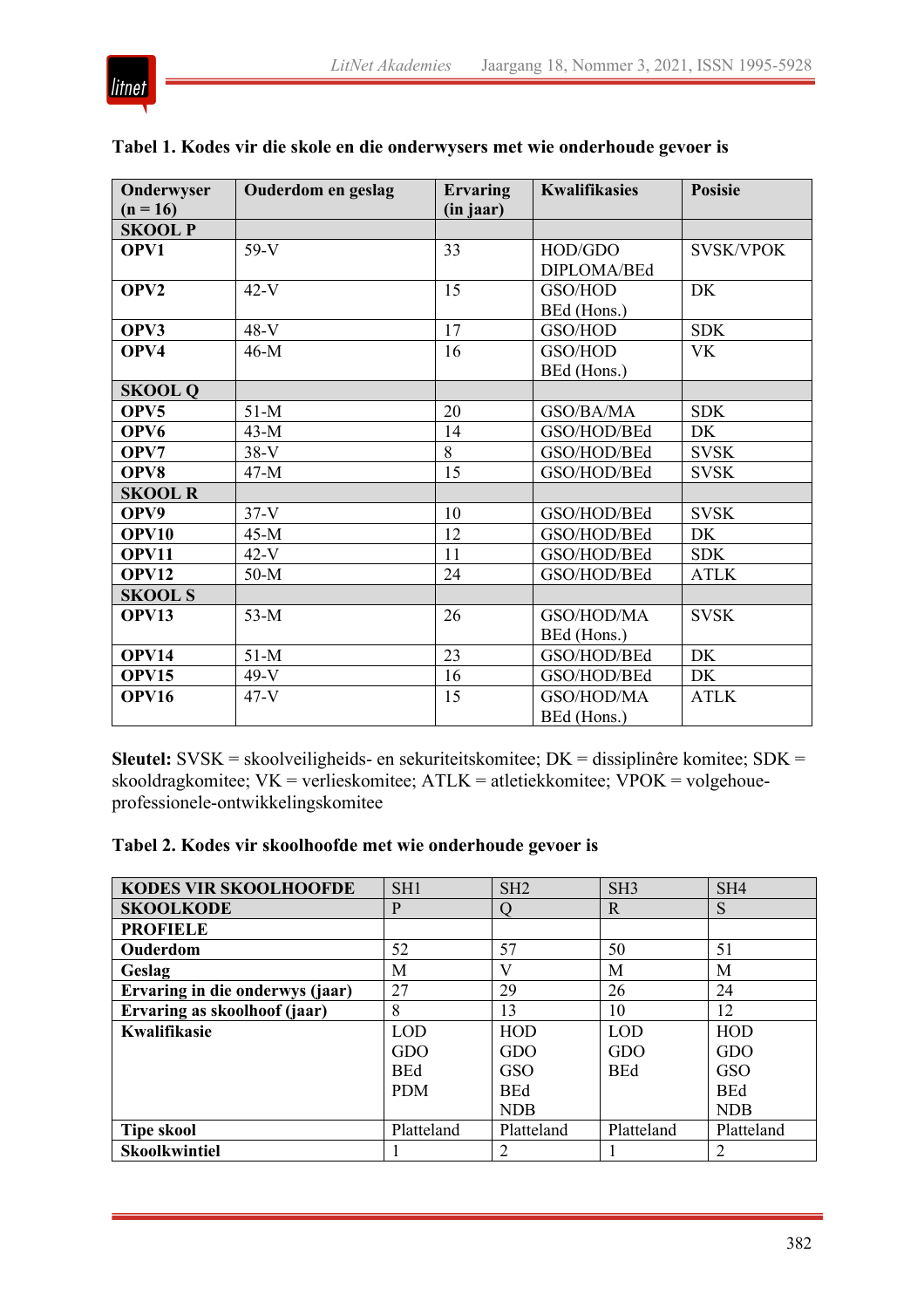

Laastens word daar in tabel 3 die name en afkortings van die verskillende kwalifikasies van die deelnemers gegee.

| Afkortings vir kwalifikasies | Name van kwalifikasies             |  |
|------------------------------|------------------------------------|--|
| <b>BA</b>                    | Baccalaureus Artium                |  |
| <b>BEd</b>                   | Baccalaureus in Opvoedkunde        |  |
| <b>DHO</b>                   | Diploma in Hoër Onderwys           |  |
| GDO                          | Gevorderde Diploma in Opvoedkunde  |  |
| GSO                          | Gevorderde Sertifikaat in Onderwys |  |
| <b>HOD</b>                   | Hoër Onderwysdiploma               |  |
| Hons.                        | Honneursgraad                      |  |
| <b>LOD</b>                   | Lae Onderwysdiploma                |  |
| MEd                          | Meestersgraad in Opvoedkunde       |  |
| <b>NDB</b>                   | Nagraadse Diploma in Bestuur       |  |
|                              | Vroeëkinderjare-Diploma            |  |

#### **Tabel 3. Kwalifikasiekodes van deelnemers**

#### *4.3 Data-insameling en betroubaarheid van die studie*

Volgens Newington en Metcalfe (2014) behels data-insameling 'n proses om kennis op te bou met die oog daarop om 'n gaping in bestaande kennis te oorbrug om die praktyk sodoende te verbeter. In hierdie studie het ek 'n breë konseptuele raamwerk ontwikkel gedurende die aanvanklike fase van data-insameling wat die sleutelvrae en hul interverwantskap met mekaar bevat. 'n Konseptuele raamwerk sit op 'n grafiese of 'n beskrywende manier die sleutelaspekte wat verken gaan word, uiteen (McCall 2013).

In hierdie geval het die konseptuele raamwerk die deelnemers se daaglikse interaksies met lede van die skoolgemeenskap en veral met hul leerders ingesluit. Hier het die konseptuele raamwerk 'n algemene riglyn verteenwoordig vir die formulering en basiese afbakening van die studie, terwyl dit terselfdertyd vir my 'n sekere mate van beweegruimte gebied het wat betref die datainsamelingstrategie (Charmaz 2015; Kraus 2019).

Semigestruktureerde onderhoude met oop vrae wat virtueel in Afrikaans gevoer is, is as datainsamelingstegniek gekies omdat direkte onderhoude en waarneming gedurende vlak 5 van die COVID-inperking (die hoogste vlak van inperking wat tydens die pandemie deur die regering ingestel is) onmoontlik was. Hierdie virtuele data-insamelingstegniek het my in staat gestel om vanaf 'n afstand met die deelnemers aan die studie te kommunikeer om sodoende hulle ervaringe en hul onderskeie interpretasies daarvan te verstaan. Die betroubaarheid van 'n kwalitatiewe studie hang af van die mate waartoe die interpretasies wedersydse betekenisse tussen die navorser en die deelnemers het. Ek het gepoog om die betroubaarheid van die studie te verseker deur die verskillende perspektiewe van die deelnemers te probeer verstaan sonder om na 'n unieke waarheid of veralgemening te streef.

Drie verskillende datastelle is gebruik (een vir elke doelwit). Soos in figuur 1 hier onder aangedui, het die datastelle 'n verbintenis gehad met die algemene kategorieë van ontleding wat gebruik word om gegronde teorie te skep. Daar is eerstens gefokus op ervarings en persepsies van deelnemers (datastel 1); tweedens op die invloed van LOOG op deelnemers (datastel 2);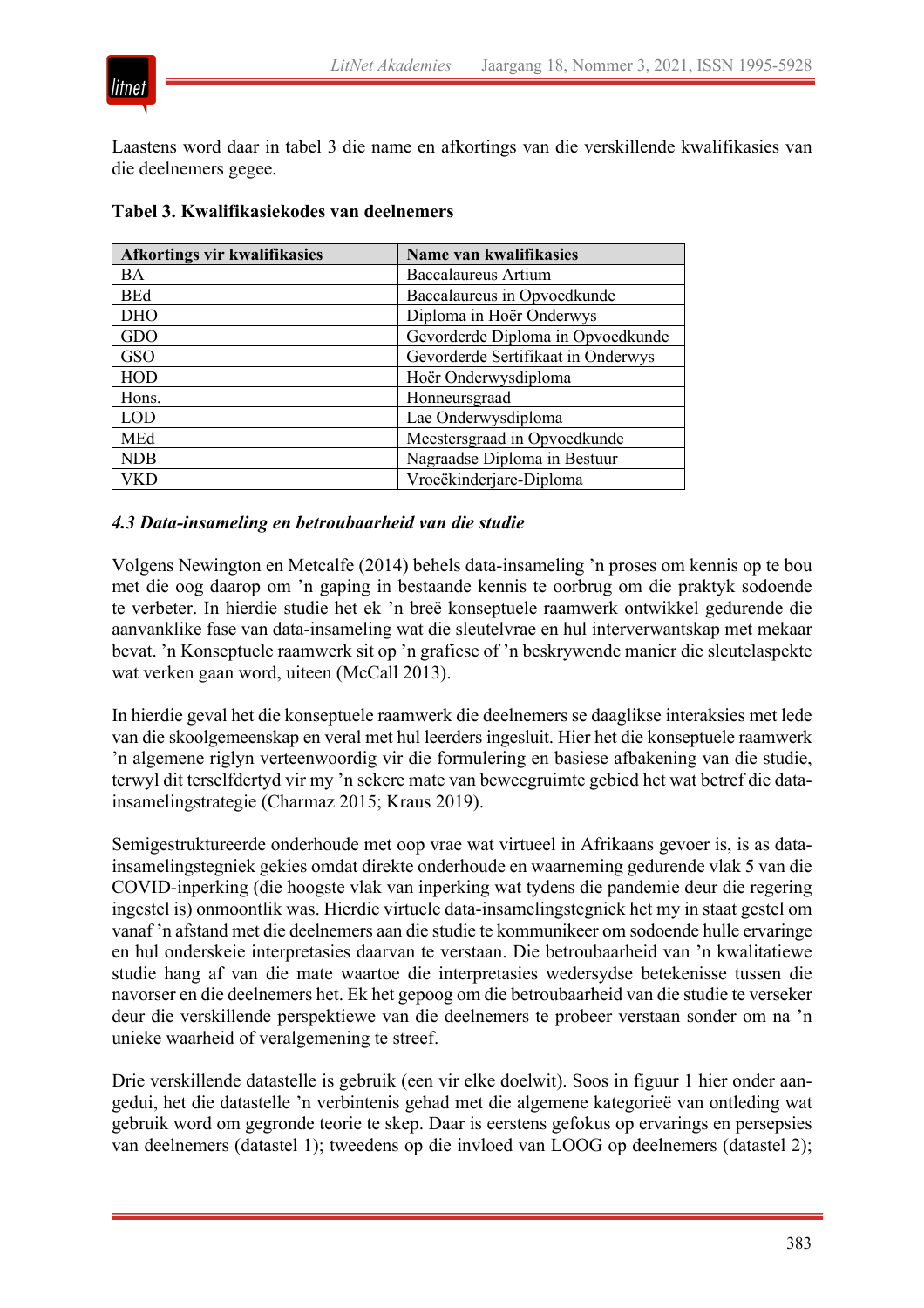

en laastens op moontlike strategieë wat deelnemers volg en moontlik kan volg om LOOG te hanteer en te bestuur (datastel 3).



**Figuur 1. Breë konseptuele raamwerk** (aangepas uit Collet 2013)

# *4.4 Data-ontleding en -aanbieding*

Rossman en Rallis (2016) beskryf data-ontleding as die proses waartydens onderhoudtranskripsies, waarnemings en/of veldnotas sistematies uitgesorteer en georganiseer word. Dit help navorsers om 'n beter begrip te kry van die verskynsel wat bestudeer word. Evans en Lewis (2018) beskryf data-analise as 'n poging om data te organiseer, te verantwoord en verklarings daarvoor te bied sodat daar sin gemaak kan word van die betekenis wat deelnemers aan hul omstandighede gee, patrone wat waargeneem word, en kategorieë en konsekwenthede in die data. Volgens Franco (2016) behels data-ontleding die uiteensetting, organisering en rangskikking van data in praktiese en hanteerbare dele (kodes) wat dit moontlik maak om kategorieë (en moontlik ook gevolglike temas) op te spoor en te identifiseer.

## **5. Die aanbieding en bespreking van data**

Deelnemers se response tydens die virtuele onderhoude is opgeteken en die sienings wat geïdentifiseer is, is gegroepeer volgens kategorieë. Die kategorieë met hul onderskeie temas word vervolgens bespreek.

# *5.1 Hoe ervaar die onderwysers wat deelgeneem het aan die studie geweld teenoor hulle, hoe beïnvloed dit hulle en hoe poog hulle om dit die hoof te bied?*

## *5.1.1 Leerders se gebrek aan respek*

In al vier gevallestudieskole het onderwysers met wie onderhoude gevoer is aangedui dat hul leerders weerstandige houdings asook 'n gebrek aan respek toon wat dit moeilik maak om hulle te beheer. Die volgende was byvoorbeeld response in hierdie verband: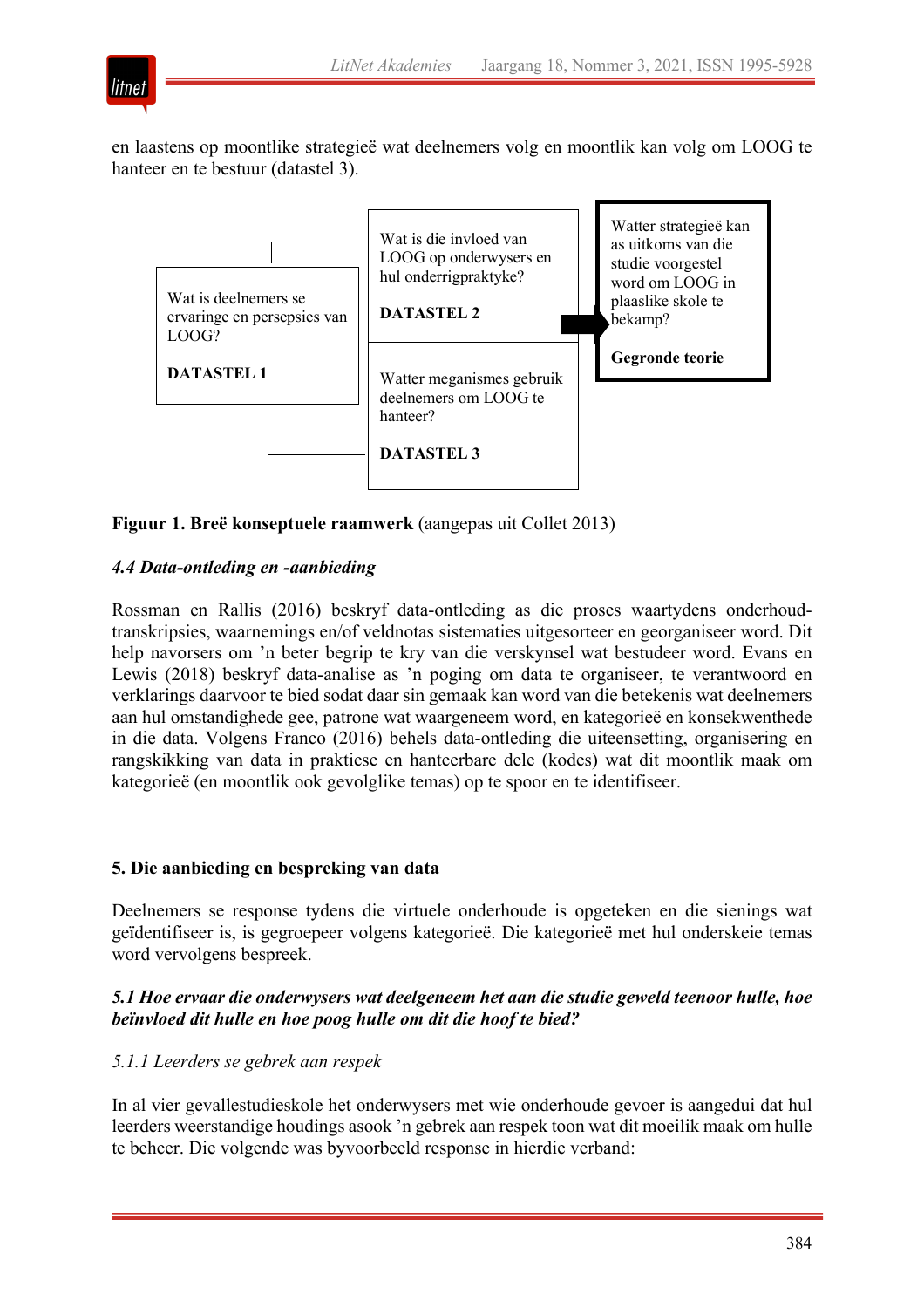

**OPV1:** Ek praat van wat in 2018 gebeur het; waar ons 'n groep seuns gehad het wat daardie jaar in graad 12 was. Hierdie seuns was baie rebels, so erg dat dit baie moeilik was vir 'n onderwyser om onderrig te gee of om partykeer selfs net in daardie klas in te gaan. Wanneer ek ook al na daardie klas toe gegaan het, is ek verneder en seergemaak.

**OPV7:** Hierdie tipe geweld het 'n baie negatiewe impak op ons as onderwysers, want jy kan jou indink hoe dit is om so sonder enige respek behandel te word deur 'n kind wat jy besig is om te onderrig. Eerstens verloor jy jou selfrespek as 'n grootmens. Onderwysers word beledig en verneder, en dit sluit in my kollegas en myself; en die oortreders doen dit voor medeleerders.

## *5.1.2 Die skool as 'n onaangename werkplek wat 'n negatiewe prentjie skep van skole as plekke van onderrig*

Wat betref hul skole as onaangename werkplekke, het onderwysers 'n algemene siening gedeel dat hul skole in die algemeen onvoldoende toegerus is wat onderrighulpmiddele en ander toerusting betref. Dit het tot gevolg dat leerders verveeld rondsit weens 'n gebrek aan doeltreffende opvoedende onderwys. Dit op sigself skep 'n skadelike milieu waarin leerders meer geneig is tot bendebedrywighede, dwelmgebruik en aggressiewe gedrag wat uiteindelik lei tot skoolgeweld. Die volgende was onder andere response in hierdie verband:

**OPV3:** Enige skool volg die gemeenskap en verteenwoordig daardie gemeenskap. Die skool herhaal dus die tipe gemeenskap wat dit verteenwoordig en eggo dit, en die leerders in ons skole is 'n replika van hierdie gemeenskap. Hierdie skool is geleë in 'n geweldige arm deel van Suid-Afrika; daar is armoede oral en daar kan enige oomblik geweld uitbreek, selfs oor nietighede. Ons skool kan nie vrykom van sulke negatiewe samelewingsinvloede nie*.*

**OPV11:** Ons hoof en die SBR [skoolbeheerraad] skep onrealistiese verwagtinge wat gekortwiek word deur swak, onaangename werksomstandighede en 'n algehele tekort aan hulpbronne wat die hele gees van die onderwysers baie sleg affekteer. Daar word in hierdie situasies steeds van ons verwag om "wonderwerke" te verrig ten spyte van die beperkte hulpbronne by die skool. Die gevolge hiervan is dat leerders verveeld rondsit omdat omstandighede dit vir ons baie moeilik maak of effektief te onderrig. Dit op sigself is genoeg rede vir hulle om aggressief teenoor andere op te tree en is een van die hoofoorsake van geweld teenoor ons.

## *5.1.3 Toenemende wantroue onder onderwysers wat betref goeie leierskap en besluitneming*

Onderwysers het min vertroue in sommige van die topbestuur se leierseienskappe en soms beskou hulle hulle selfs as onkundig. Ter ondersteuning van hierdie stelling, het onderwyser OPV6 van skool Q en onderwyser OPV2 van skool P as volg opgemerk:

**OPV6:** Ek het nog altyd my kommer uitgespreek oor die skoolbestuur se leierskapskwaliteite. Die Departement van Onderwys moet daaraan dink om die leiers van ons skole [skoolhoofde] vroegtydig opleiding te gee om die skoolomgewings wat heeltyd aan die verander is, te kan hanteer. Dit lyk of hulle geen benul het wanneer dit kom by die beskerming van die skool se onderrigkomponent nie, en hiermee bedoel ek die onderwysers. Ek besef hulle is ook onder druk om goeie akademiese resultate te verseker.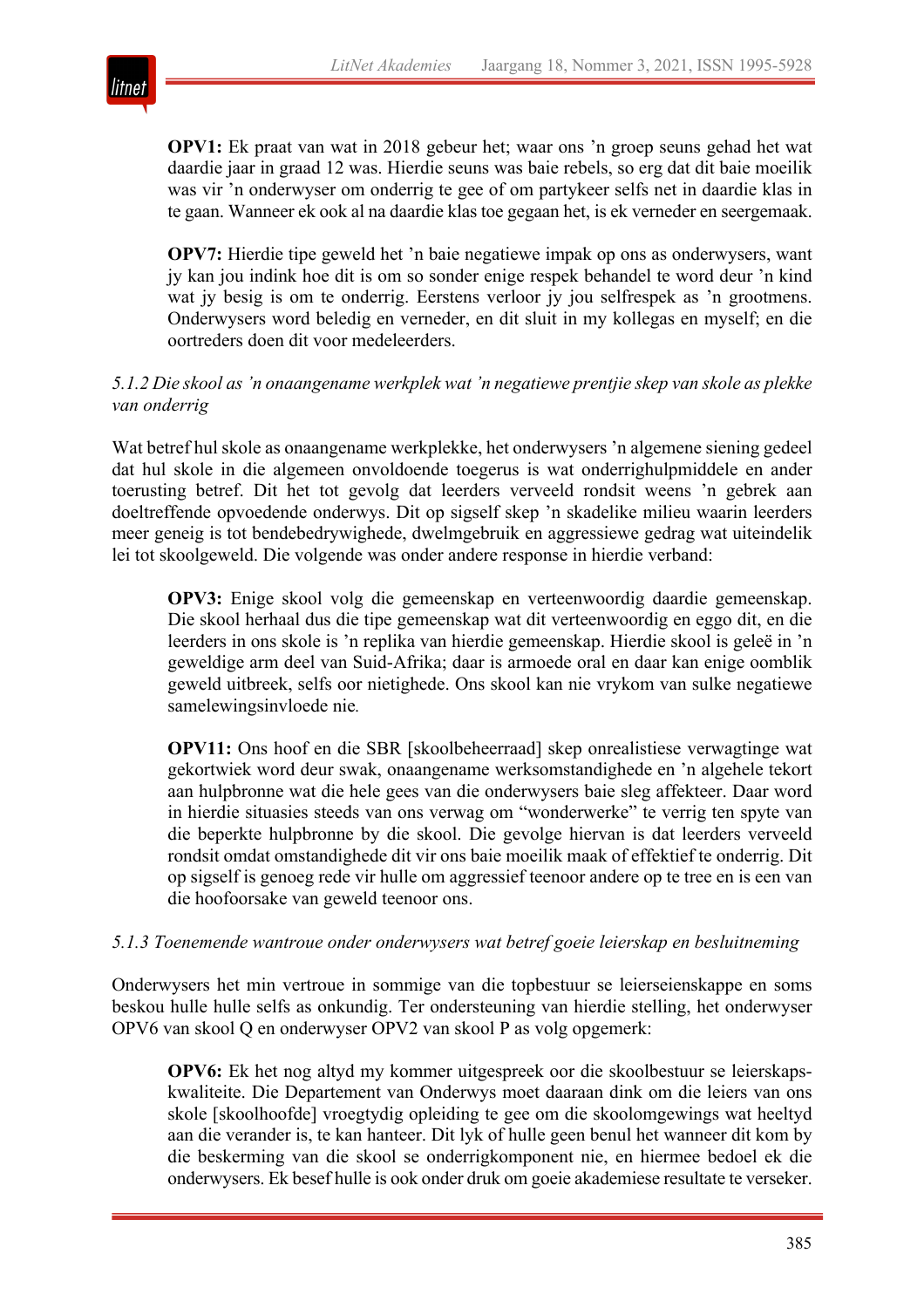

**OPV2***:* Skoolhoofde vergeet dat hulle werk met die menslike element in onderwysers. Hulle [skoolhoofde] moet gebring word na 'n hoër vlak waar hulle die daaglikse uitdaging van gewelddadige leerders in die skool behoorlik kan hanteer.

## *5.1.4 Ouers se houding jeens onderwysers*

Die verhoudings tussen onderwysers en ouers was tekenend van 'n gebrek aan wedersydse respek en vertroue. Dit blyk of hierdie stand van sake algemeen was by drie van die vier gevallestudieskole. Onderwyser OPV11 het vertel van 'n vernederende gebeurtenistoe die ouer van 'n leerder neerhalende opmerkings oor haar voor die hele klas gemaak het:

**OPV11:** In een insident is ek sleggesê en in die verleentheid gestel deur 'n ouer wat al die pad van die huis af gekom het net om my te kom verneder. Verbeel jou hoe sal jy voel as daar op jou geskree word voor al jou leerders in die klas, as jy vertel word hoe nutteloos jy is en "hierdie vet ding" genoem word. Ek word baie emosioneel en moedeloos wanneer ek aan daardie insident dink.

'n Soortgelyke insident het plaasgevind in skool P, en die onderwyser het die storie as volg vertel:

**OPV1:** Laasjaar [Januarie 2020] het die skool heropen. Ek het 'n gestoeiery gesien tussen 'n manlike onderwyser en 'n seun. Die seun het toe uitgestorm by die skool en teruggekom met een van sy ouers. Die seun het blykbaar uitgevind dat hy die vorige jaar se graad gedruip het en dat hy die graad sou moes herhaal. Hy het hierdie manlike onderwyser die skuld gegee dat hy gedruip het. Die ouer het toe skool toe gekom en die manlike onderwyser fisies aangeval en geslaan. Ek het van die skool af weggebly vir 'n paar weke aangesien die dokter my met depressie afgeboek het.

## *5.1.5 Onderwysers se gebrek aan vaardighede om LOOG die hoof te bied*

Onderwysers in die studie het telkens aangedui dat hulle nie weet hoe om gevaarsituasies te hanteer nie en dat hulle nie daarvoor opgelei is nie. 'n Vroulike onderwyser was na aan trane toe sy hieroor uitgevra is:

**OPV7:** Ek is 'n vrou wat opgelei is om Engels te gee. Ek is klein gebou ek kan my onmoontlik verset teenoor seuns wat 20 jaar oud is nie. Moet ons soos soldate opgelei word? Ek is magteloos oor die gebrek aan dissipline in my klas en vrees soms vir lewe.

'n Ander manlike onderwyser het as volg gereageer:

**OPV4:** My hoof verwag ek moet dissipline in my klas handhaaf. Verwag hy dat ek moet terugbaklei as 'n seun aggressief met my raak? Terselfdertyd word aan my in die klas geskree dat die leerders weet waar ek bly en my eiendom gaan verwoes. Hoe kan enige onderwyser fokus op sy werk en goeie verhoudinge met hulle handhaaf? Ek voel snags bang en my gesin is ook bang.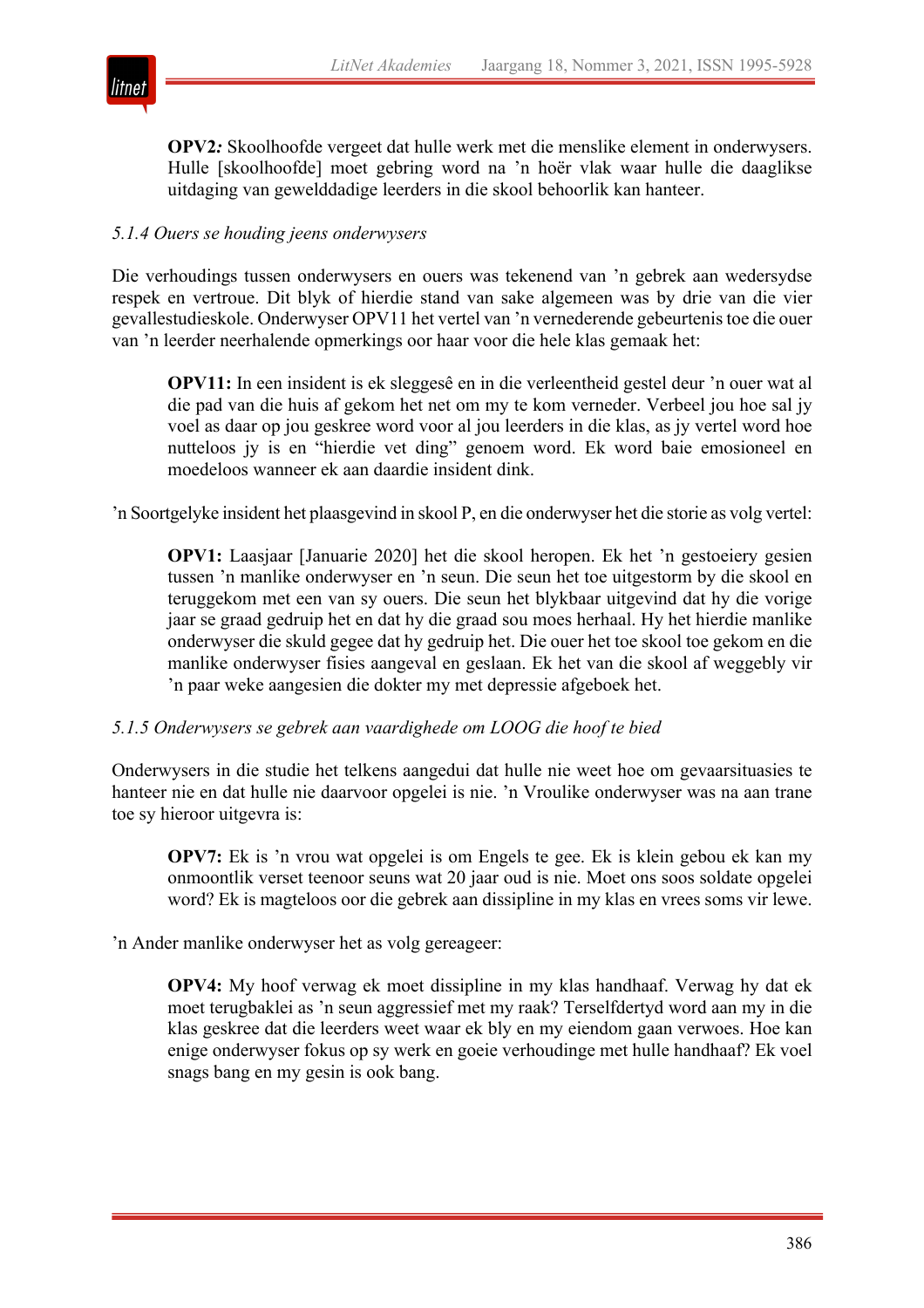

## *5.1.6 Die invloed van LOOG op onderwysers se onderrigtaak*

Onderwysers wat aan die studie deelgeneem het, het uiteenlopende antwoorde in hierdie verband gegee. Dit blyk dat die effek van LOOG op veral vroulike deelnemers erger is as die geval met manlike kollegas. 'n Vroulike onderwyseres het as volg geantwoord:

**OPV15:** Ek raak op my senuwees as ek bedreig voel. Dikwels kan ek nie klasgee soos ek normaalweg doen nie, aangesien ek nie kan fokus op my onderrigtaak nie. My klas ly daaronder, maar ek kan eenvoudig nie op die les fokus nie.

In teenstelling hiermee het 'n manlike onderwyser wat Wiskunde aanbied as volg gereageer:

**OPV10:** As ek onderrig, probeer ek my afsluit van alles wat om my aangaan. Ek fokus net op my les, aangesien ek hard moet konsentreer om die vakinhoud doeltreffend oor te dra. Na die les sal ek fokus op aspekte soos dissipline en ander steuringe wat my aandag moontlik kon aftrek van my hooftaak.

'n Ander manlike onderwyser het egter anders hieroor gevoel:

**OPV6:** Natuurlik kan ek nie fokus op onderwys as 'n paar leerders my bedreig laat voel nie. Ek verlaat die klas en ek dink dis juis daarom dat hulle dit doen. Dit geen aan hulle die kans om te sit en niks doen nie; dis onregverdig teenoor ander leerders.

Uit hierdie antwoorde blyk dit tog dat LOOG 'n negatiewe effek op effektiewe onderrig en leer het, maar dat die effek daarvan op onderwysers verskil. Waar een deelnemer (OPV4) noem dat hy maar "dikvellig" is, kan ander onderwysers glad nie funksioneer in situasies wat met LOOG verband hou nie.

#### *5.1.7 Onderwysers se selfvertroue, optimisme en deursettingsvermoë*

Al 16 onderwysers het ondubbelsinnig aangedui dat leerders geen respek vir hulle het nie en dat dit gevolglik hul selfvertroue ondermyn en hul apaties teenoor die onderwys as beroep maak. Een onderwyser het vertel:

**OPV1:** Leerders in die algemeen het geen respek meer vir ons onderwysers nie. Dis waarom hulle ons so maklik intimideer en bedreig. Ek weet nie hoe lank ek nog hiervoor kans sien nie. Dis nie waaroor ek die beroep gekies het nie.

Een van die ander deelnemers het bygevoeg:

**OPV9:** Ek staan voor in my klas, maar het geen passie meer vir wat ek doen nie. My moraal is baie laag; my man kan nie verstaan dat ek nog aanhou hiermee nie. Maar ek het die geld nodig, dis al rede hoekom ek nog skool toe gaan.

*5.1.8 Strategieë en hanteringsmeganismes van onderwysers in 'n poging om LOOG die hoof te bied*

Onderwysers wat aan die studie deelgeneem het, gebruik verskeie uiteenlopende strategieë en hanteringsmeganismes in 'n poging om LOOG die hoof te bied. Dit sluit in die ondersteuning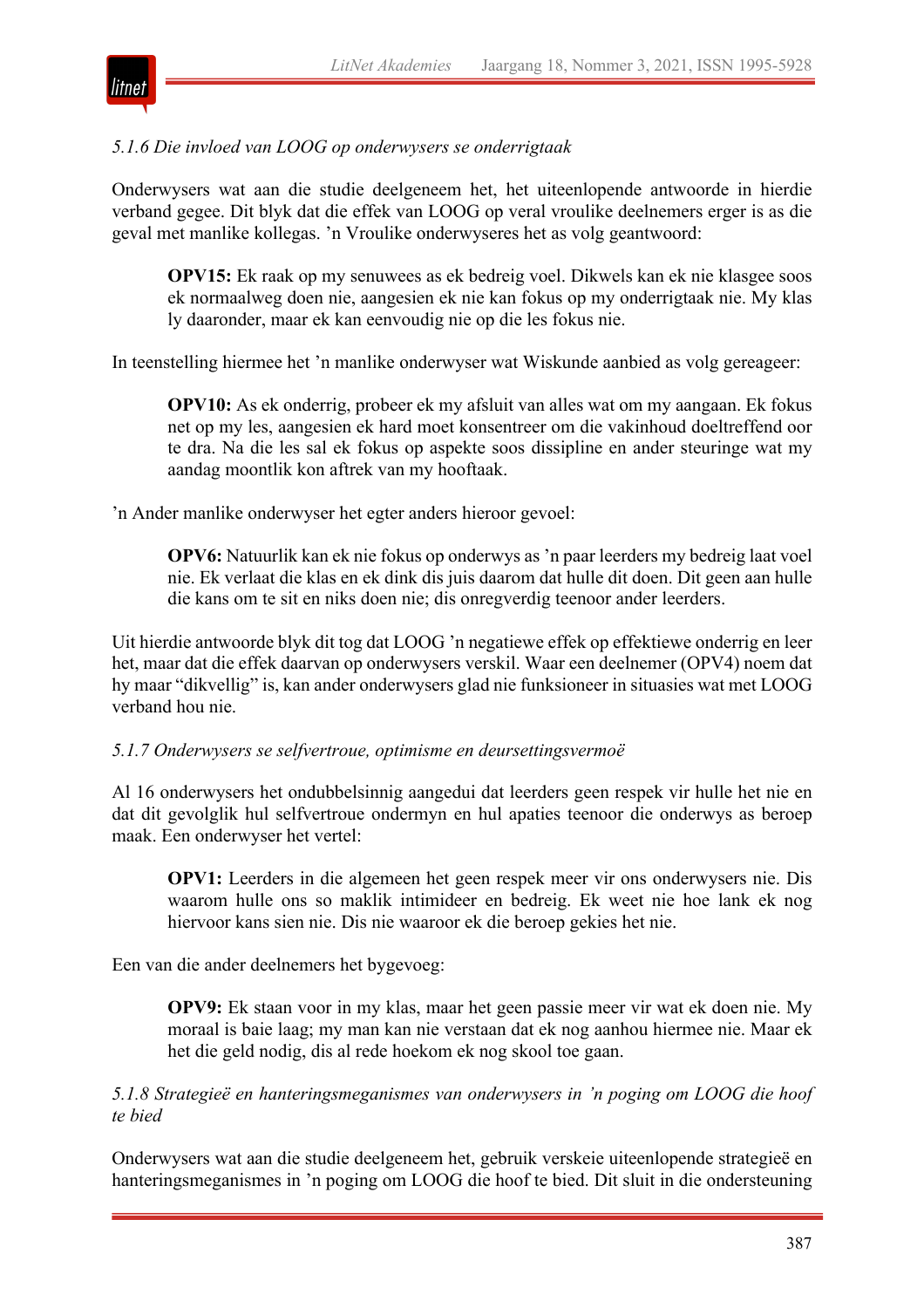

van ander kollegas, opleiding om geweld van leerders af te weer, en die skep van wedersydse verhoudinge met leerders. Dieselfde vroulike deelnemer hier bo aangehaal het as volg op die vraag oor hoe sy dit hanteer gereageer:

**OPV8:** Ek maak op die onderwyser in die klas langsaan my staat as ek bedreig voel. Die seuns is veral bang vir hom en luister dadelik as ek hulle daarmee dreig. Intussen probeer ek ook om goeie verhoudinge met al die leerders te handhaaf. Dit werk gewoonlik goed, alhoewel daar altyd maar die paar belhamels is wat my bedreig.

'n Ander manlike onderwyser het as volg gereageer:

**OPV9:** Ek het besluit om selfverdedigingsklasse te neem omdat ek daagliks bedreig gevoel het. Die leerders weet hiervan. Ek voel nou vol selfvertroue en tree ook met meer selfvertroue teenoor leerders op wat dissipline omseil. Ek dink die leerders is bang vir my.

## *5.2 Hoe ervaar skoolhoofde in die studie LOOG, hoe beïnvloed dit hulle en hoe poog hulle om dit die hoof te bied?*

#### *5.2.1 Die kompleksiteit van die bestuur van LOOG by die skool*

Die skoolhoofde van skole P, Q, R en S het die bestuur van 'n skool gesien as 'n oorweldigende taak. Hulle het die uitdaging van veranderde tye, leierskapsrolle en hul gebrek aan effektiewe bestuursvaardighede gesien as die vernaamste faktore wat 'n rol speel in hul onvermoë om die verskynsel van leerder-op-onderwyser-geweld te beheer of te bestuur. Hierdie sentimente word as volg deur skoolhoofde van skole P en Q verwoord:

**SH3:** Leerders baklei met die hoof. Die onderwysers beledig ons. Dit gebeur omtrent elke dag in my skool. Indien die hoofswak is, is daar geen manier waarop hy die situasie kan beheer nie. Ek weet nie hoe ek dit hanteer nie.

**SH2:** Mens kan nooit van agter af lei nie en jy moet baie dikvellig wees. My onderwysers gaan deur baie; hulle word beledig, neerhalende dinge word teenoor hulle kwytgeraak; wat nog meer is, daar is soms 'n bakleiery en 'n stekery wat kan lei tot moord. Ek het al onderwysers verloor as gevolg van leerdergeweld teenoor hulle. Terselfdertyd lê die Departement van Onderwys egter op my nek om beleid te volg. Ekself voel nie veilig en beskermd nie, selfs terwyl ek my bes probeer om hulle beleid te volg.

#### *5.2.2 Die invloed van kulturele strukture op die platteland*

Al die skoolhoofde was dit eens dat die strukturele opset van die platteland bydra tot leerders se ingesteldheid en denkprosesse. Dit op sigself skep 'n onveilige omgewing gekenmerk deur 'n algemene kultuur van geweld. Hierdie siening word deur die hoof van skool Q as volg verwoord:

**SH2:** Ek wil hê jy moet aandui dat omtrent 95% van die gemeenskap waar my skool geleë is, Zulu's is of Zulu-sprekend is. Hulle het oortuigings wat mens nie kan kompromitteer nie. Hulle sal mens nooit die geleentheid gee om hul kultuur te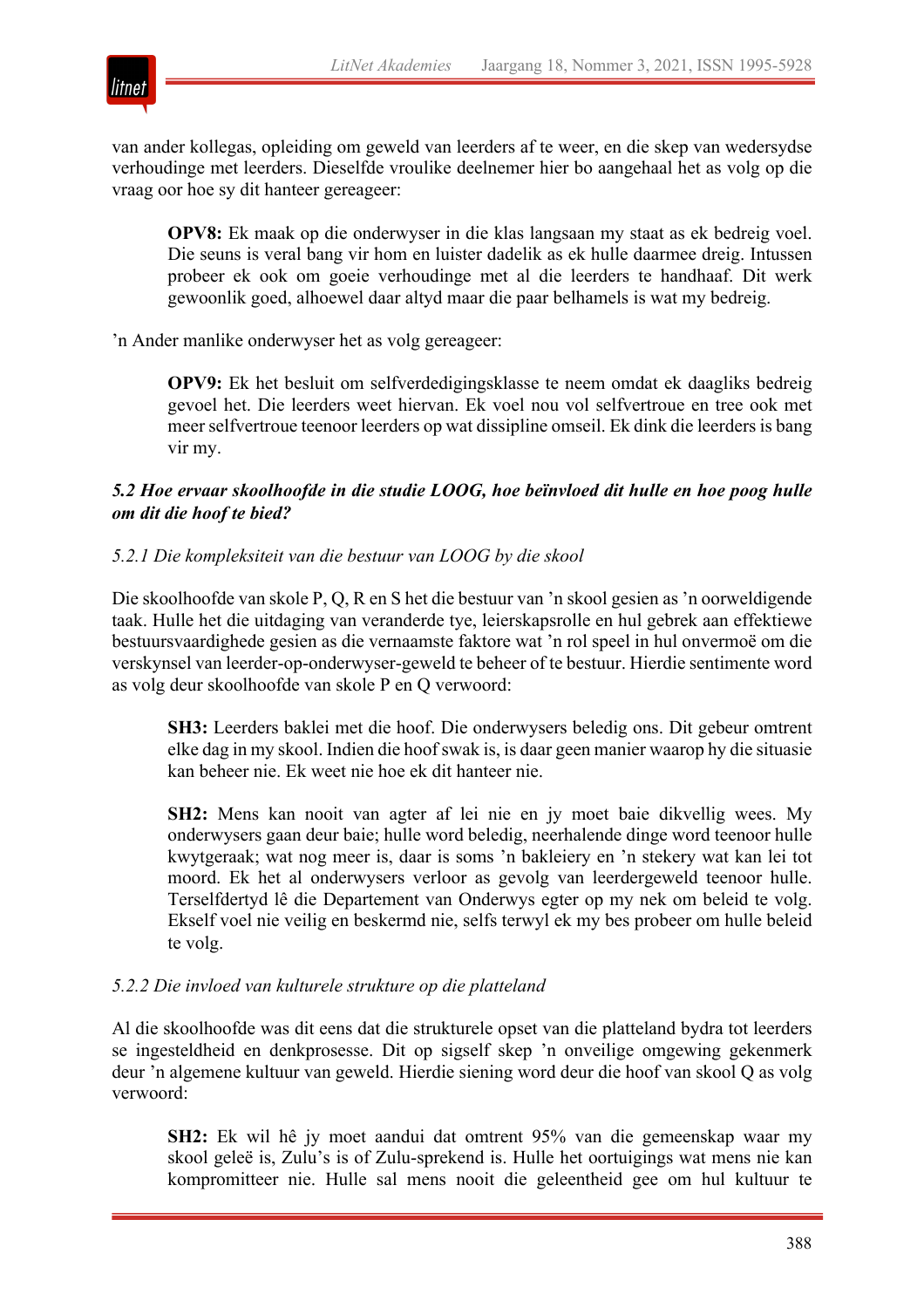

kompromitteer nie. Ons skool is diep in 'n landelike gebied geleë. In so 'n omgewing is hierdie leerders, veral die seuns, oor naweke nie kinders nie. Selfs die "elders" in die gemeenskap beskou hulle as, sou ek sê, "die volwassenes".

## *5.2.3 Die onvermoë van die skool om leerders van gesinne wat net uit kinders bestaan te hanteer*

Die onderhoude met die skoolhoofde het aan die lig gebring dat onderwysers nie die woede van kinders uit gesinne wat net uit kinders bestaan kon hanteer nie. Daar was aanduidings dat sekere kwessies op een of ander manier geïgnoreer word en gevolglik toegelaat word om erger en erger te word totdat dit kookpunt bereik. Uiteindelik kon die skoolhoofde egter ook nie hul onderwysers help om die wrokke wat sulke leerders koester en wat in die skool uitkom, te hanteer nie. Die hoof van skool R het gesê:

**SH3:** Sommige van ons leerders in hierdie skool is heeltemal op hul eie by die huis. Hulle is aan die hoof van hul gesinne want óf hul ma, óf hul pa, of albei, is dood. Ons het 'n aantal leerders wat uit gesinne kom wat net uit kinders bestaan. Sommige van hierdie leerders sit met baie woede en hulle gee nie om wat jy sê as 'n onderwyser nie. Hulle gee nie eens om om 'n onderwyser fisies aan te rand en te slaan en dan geskors te word uit die skool nie. Vir hulle is dit 'n heldedaad om 'n onderwyser aan te rand.

# *5.2.4 Die hantering van groei en kinderontwikkeling*

Skoolhoofde van al vier deelnemende skole was dit eens dat hulle uitdagings ervaar het met probleme rakende fase-oorgang, groei en kinderontwikkeling. Die skoolhoofde het vinger gewys na onderwysers se onvermoë om leerders te hanteer wat lyk of hulle ingee vir groepsdruk omdat hulle besig is met die oorgang van een fase van hulle groei en ontwikkeling na 'n ander, met niemand om aan hulle leiding in daardie verband te gee nie. Die hoof van skool P het gesê:

**SH1:** Daar is baie dinge wat gebeur met die fase-oorgang van leerders in die skool. Ek raai dat dit is hoekom ons so baie wangedrag sien. Onthou, hulle is besig om te ontwikkel en hulleself te ontdek. Party gee in vir groepsdruk omdat hulle besig is om verandering te ondergaan in hul oorgang na die volgende fase van hulle ontwikkeling. Daarom het hulle baie tyd en aandag nodig. In die hoër grade weet die leerders al ten minste 'n bietjie wat aangaan, maar hulle het ook baie tipes probleme. Ek moet dit duidelik stel dat met ons plattelandse opset dinge baie moeilik is vir my as die hoof en nog erger vir my onderwysers.

# *5.2.5 Die werklas van skoolhoofde*

Die skoolhoofde se antwoorde op die betrokke vraag het oor die algemeen aangedui dat skoolhoofde die persepsie het dat hulle werklas en pligte waarby hulle nie daagliks uitkom nie, 'n bydraende rede is waarom hulle nie voldoende kan fokus op aspekte soos dissipline en skoolveiligheid nie. Agteruitgang in dissipline veroorsaak 'n toename in skoolgeweld, wat LOOG insluit. Skoolhoofde het hierdie kwessie gesien as iets wat 'n baie negatiewe impak het op hul werkprestasie in die uitvoer van hul verantwoordelikhede as skoolbestuurders. As gevolg van groot werksdruk is daar eenvoudig nie tyd en geleentheid vir skoolhoofde om LOOG in hul skole na behore te hanteer en bestuur nie. Die hoof van skool Q het in hierdie verband gesê: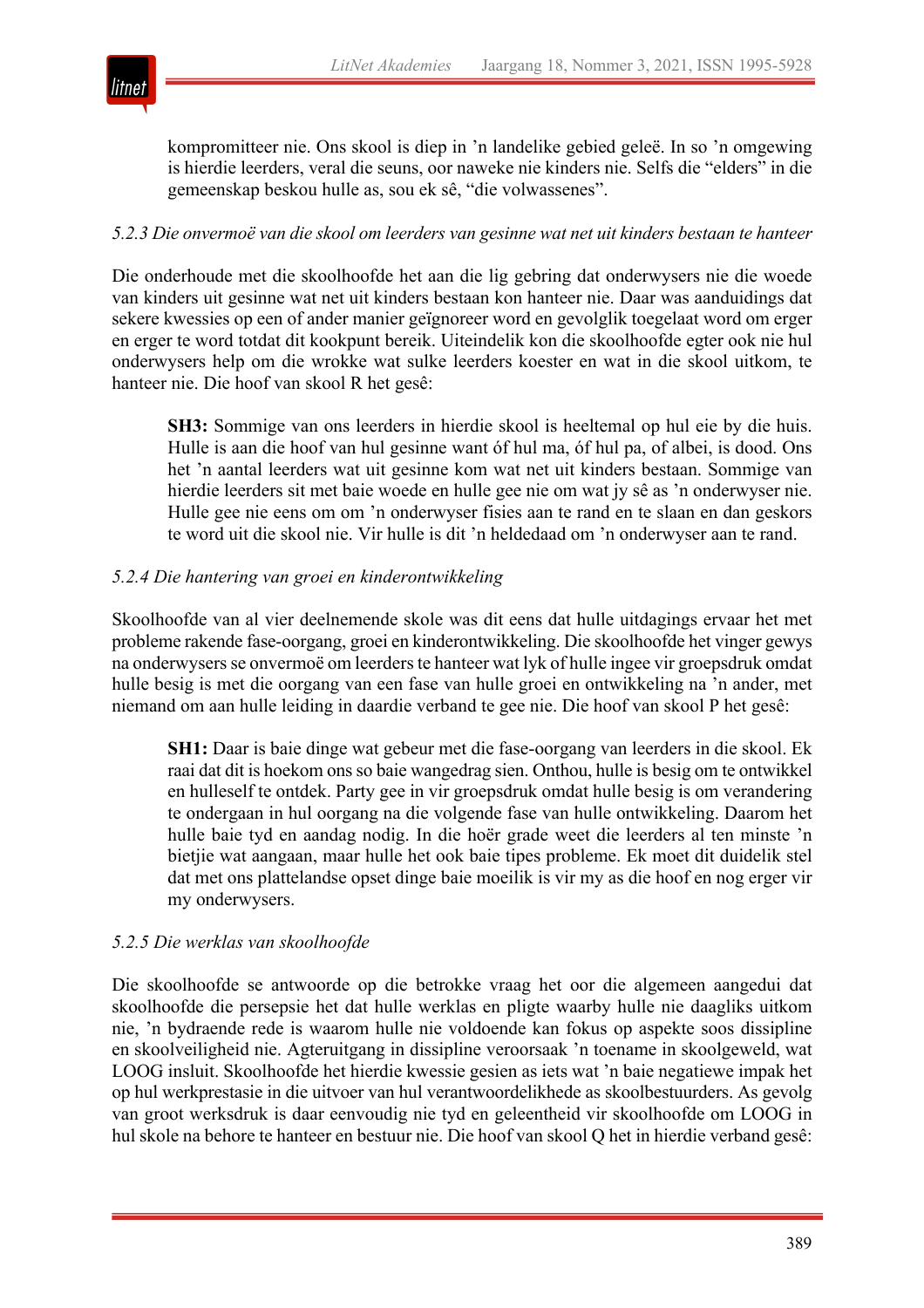

**SH2:** Vandag behels die werk van 'n skoolhoof baie papierwerk. Gegewe die uitdaging van leerders wat baie moeilik is om te beheer, neem ek uiteindelik maar die meeste van my administratiewe werk huis toe. Die Departement van Onderwys wil ten alle koste papierwerk hê en wanneer hulle jou besoek, is 90% van die goed wat hulle wil hê gebaseer op papierwerk. Dit maak dit baie moeilik om op ander dinge soos dissipline en gepaardgaande skoolgeweld te fokus.

Die hoof van skool S het hiermee saamgestem en gesê:

**SH4:** Ek voel baie sleg om dit te noem, maar ek het eenvoudig nie die tyd om aandag aan dissipline in my skool te gee nie. Ek het die adjunkhoof verantwoordelik hiervoor gemaak, maar sy is 'n onervare dame en kan nie die probleemleerders hanteer nie. Dissipline gaan agteruit en skoolgeweld neem toe. Ek weet ek moet 'n ander plan maak, want so kan dit nie aangaan nie.

## *5.2.6 Die gevolge van agteruitgang in die skoolstelsel*

Die skoolhoofde in die studie se sieninge oor die huidige stand van die onderwys in Suid-Afrika was in die algemeen baie negatief. Aspekte soos plundering in skole, vandalisme, optredes teenoor die skool van die kant van die gemeenskap, en selfs lede van skoolbeheerliggame wat onderling baklei en skoolhoofde aangehits het ten einde onstabiliteit in die skool teweeg te bring, het tot gevolg dat skoolhoofde hulle geloof in die stelsel verloor het. Daar ontstaan gevolglik gevoelens van radeloos- en moedeloosheid onder verskeie rolspelers en die persepsie word gevestig dat skoolhoofde misluk het in hul bestuursrol. Die impak hiervan op dissipline en leerlingveiligheid is voor die hand liggend. Die faktore help dan ook LOOG aan. Die skoolhoof van skool Q het die volgende gesê:

**SH2:** Die SBL [skoolbeheerliggaam] sal altyd regstaan om met my te baklei net om een rede: Hulle wil die geld hê wat ons van die regering af kry om die skool aan die gang te hou. As ek nie doen wat hulle wil hê nie, sal hulle leerders gebruik om konflik te veroorsaak en om selfs die onderwysers aan te rand sodat dit my leierskap as skoolhoof in 'n slegte lig stel.

Die skoolhoof van skool R het die volgende bygevoeg:

**SH3:** As ek nie eers my eie onderwysers kan vertrou nie, hoe kan ek die skoolbeheerliggaam vertrou? Hulle moedig leerders aan om my van my eie skool af te verdryf. Sekere dae sit ek in my motor op die parkeerterrein omdat ek eenvoudig te bang is om uit te klim weens leerders se intimiderende gedrag teenoor my. Skoolgeweld neem definitief toe in my skool en ons as onderwysers moet dit ontgeld.

*5.2.7 Die effek van skoolhoofde se selfvertroue, optimisme en deursettingsvermoë wat negatief beïnvloed word*

Al vier skoolhoofde het ervaar dat die onderwysers 'n gebrek aan respek teenoor hulle getoon het. Hulle was van mening dat dit hul selfvertroue ondermyn het en hul moraal baie erg geaffekteer het. Die skoolhoof van skool Q het vertel: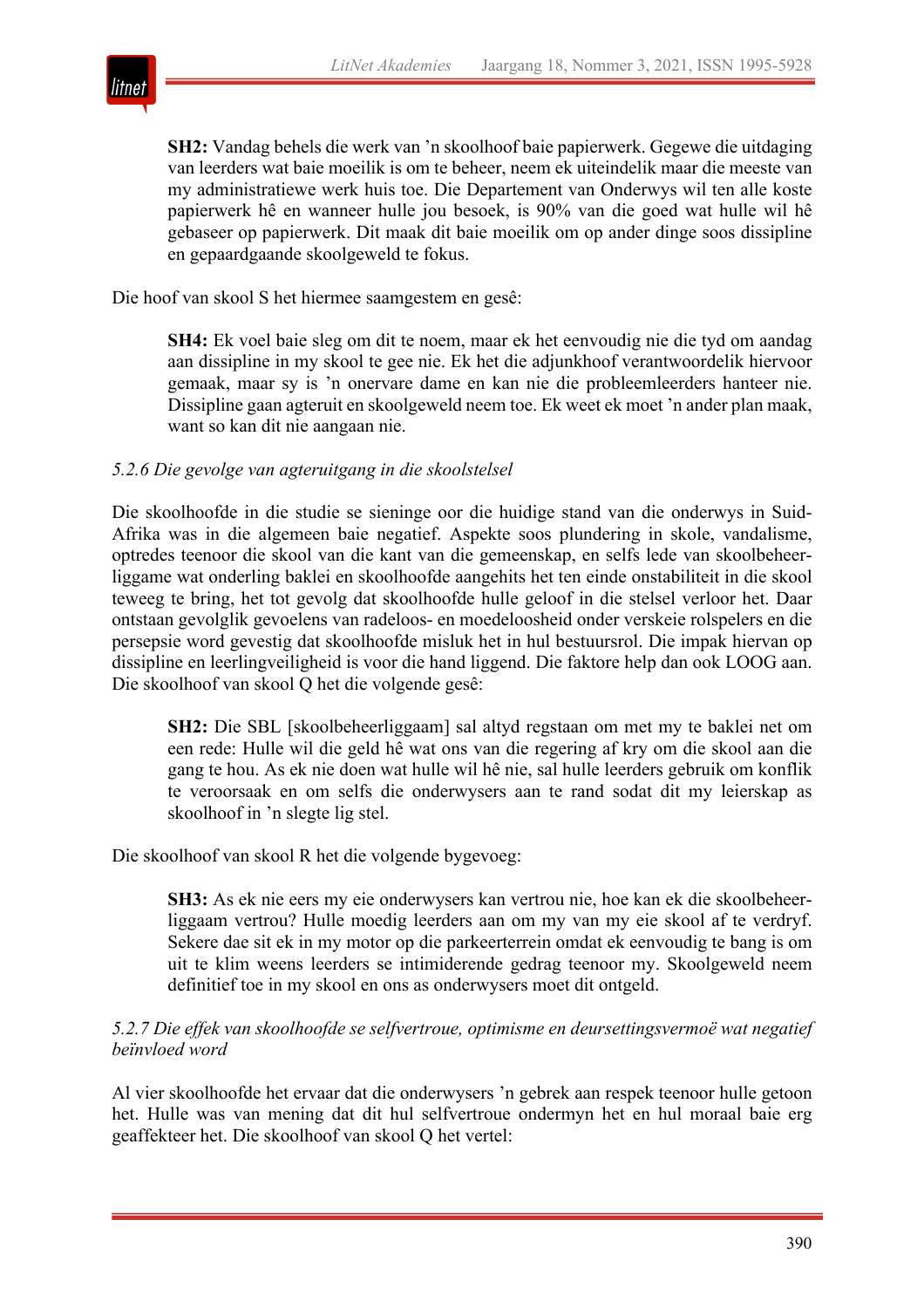

**SH2:** Sommige onderwysers is baie ongeskik teenoor die skoolhoof. Party van hulle weet glad nie eens hoe om met my te praat of hoe om my met respek aan te spreek nie. Ek is 'n mens en ek verstaan hulle omstandighede, maar partykeer het onderwysers net gewoon nie respek vir my nie. As daar geen dissipline by onderwysers is nie, hoe kan ons verwag dat leerders ons moet respekteer? Dis waarom hulle my en ander onderwysers intimideer en ons soms fisiek bedreig.

Die skoolhoof van skool S het dieselfde gevoel:

**SH4:** Ek speel 'n baie belangrike rol omdat ek 'n meganisme daarstel wat sorg dat die skoolomgewing bevorderlik is vir leer en onderrig; party onderwysers ondersteun my egter nie, en sal my eerder spot en sonder enige respek behandel, selfs partykeer voor hierdie kinders. Dan begin leerders my ook spot en bedreig my; dit irriteer my en maak my kwaad en is ook sleg vir my moraal.

#### *5.2.8 Strategieë en hanteringsmeganismes deur skoolhoofde in 'n poging om LOOG die hoof te bied*

Skoolhoofde in die studie het aangetoon dat hulle verskeie meganismes gebruik om die probleem van LOOG effektief te bestuur. Dit sluit onder meer in die effektiewe implementering van die Departement van Basiese Onderwys se beleid rakende dissipline, die verkryging van privaat sekuriteitswagdienste en die implementering van veiligheidskomitees by skole om geweld te bekamp. Die skoolhoof van skool P het die volgende in hierdie verband genoem:

**SH1:** Die Departement gee vir ons duidelike riglyne oor hoe om dissipline te hanteer. Ek het gevind dit gaan beter in my skool as ons almal net die beleid toepas. Maar beleid alleen is nie genoeg nie. Ons het 'n veiligheidskomitee gestig wat bestaan uit onderwysers en leerders. Die komitee help baie met algemene dissipline en so word skoolgeweld ook verminder.

Die skoolhoof van skool Q was meer pragmaties en het verduidelik:

**SH2:** Ek vertrou nie op beleid alleen nie. Die ouers het saamgestem en ons het 'n privaat sekuriteitsdiens gekry om te help by die skool. Die resultate was verstommend; ek dink leerders is bang vir die wagte by die hek. Hulle verlaat nie meer die skoolterrein sonder die nodige toestemming nie en almal voel bedreig.

## **6. Die beperkinge van die studie**

Soos wat die geval is met die meeste sodanige studies, het hierdie studie sekere beperkinge. Deur erkenning te gee aan hierdie beperkinge stel ek die leser in staat om die studie objektief te kan interpreteer (Biaett 2018). 'n Bespreking van enige beperkinge fasiliteer die leserse begrip vir die konteks van die studie en die aansprake wat gemaak word (Korstjens en Moser 2017). Die empiriese bevindinge wat hier beskryf word, behoort derhalwe gesien te word in die lig van die beperkinge wat geïdentifiseer is. Die bevindinge van hierdie studie kan verder ook nie veralgemeen word vir alle populasies nie, aangesien dit 'n empiriese studie was wat doelgerigte, nie-ewekansige steekproefneming gebruik het met net 'n klein steekproef by elkeen van die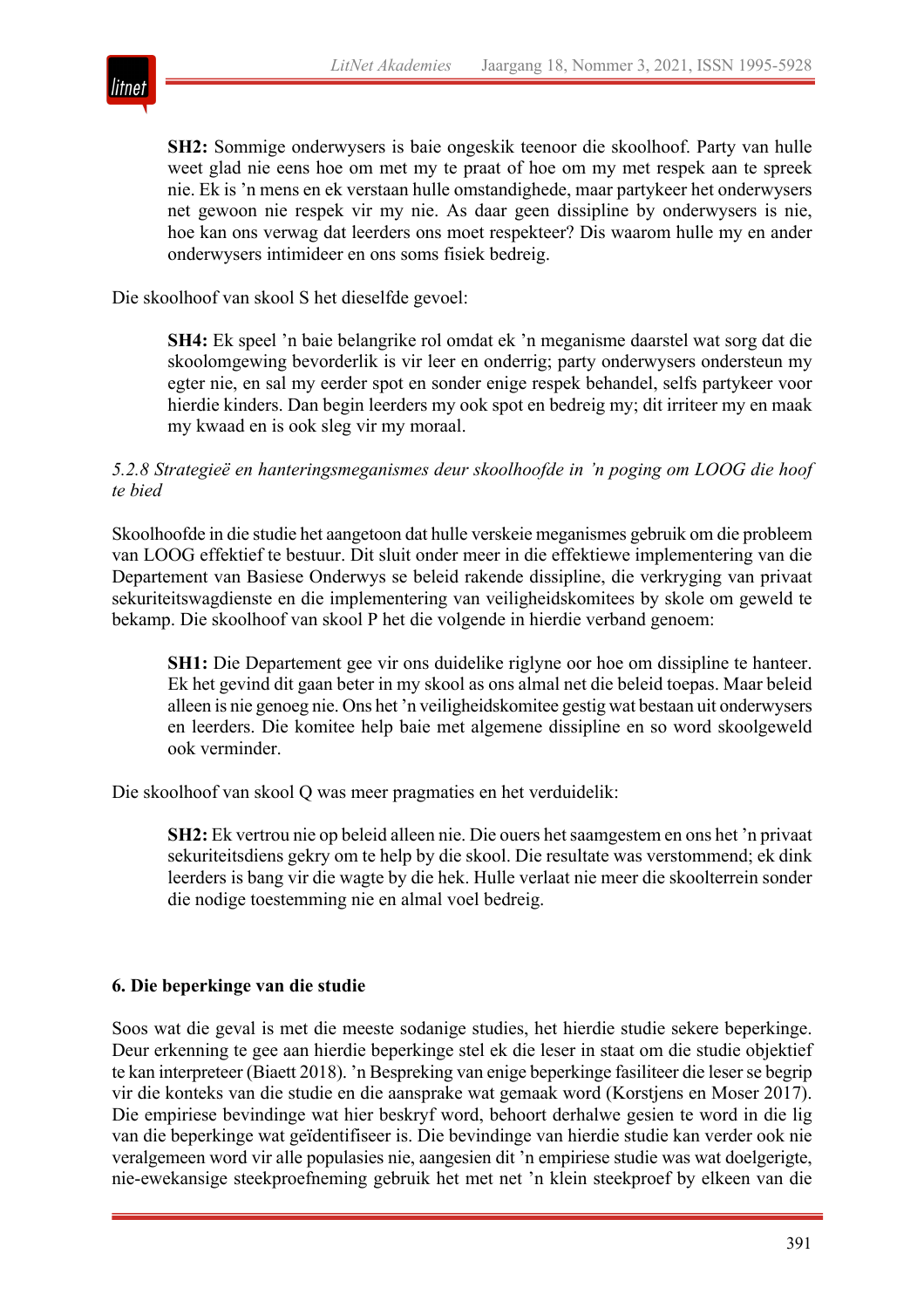

vier gevallestudieskole. Daar was geen bedoeling om die bevindinge te veralgemeen nie, alhoewel die ervarings van die onderwysers en skoolhoofde waarskynlik baie sal ooreenstem met dié van skole in vergelykbare omstandighede. Ten spyte van enige beperkinge, was die oogmerke van die studie geloofwaardig, sinvol en eerlik.

Die COVID-19-pandemie het 'n groot invloed op die data-insamelingstegnieke gehad en dit moes gevolglik herontwerp moes na aanleiding van spesifieke nasionale COVID-19-protokol (Dodds en Hess 2021), aangesien kwalitatiewe navorsingsmetodologie hoofsaaklik afhanklik is van aangesig-tot-aangesig-interaksie vir data-insameling deur middel van onderhoude, fokusgroepe en veldwerk (Azzari en Baker 2020). Ek moes noodgedwonge van alternatiewe tegnieke, soos virtuele aangesig-tot-aangesig-onderhoude via Microsoft Teams, gebruik maak vir data-insameling (Moises 2020).

# **7. Die bevindinge van die studie**

Die gegronde teorie is as teoretiese raamwerk gebruik as die toepaslike lens vir die studie, terwyl die voorgestelde driestapmodel, gegrond in die data, aangetoon het dat LOOG 'n komplekse uitdaging is waarby verskeie elemente van onderwysers se lewens betrokke is. Dit sluit aspekte in soos onder meer hul professionele gedrag, hulle interaksie met leerders en hoe hulle hul plig nakom om kennis en vaardighede aan hul leerders oor te dra. Dis verder duidelik dat hierdie probleem besig is om in 'n toenemende bedreiging vir hul onmiddellike veiligheid te word en daarmee ook die onderrig-/leerproses in die wiele ry.

Al die onderwysers wat aan die studie deelgeneem het, het gevoel dat die probleem van LOOG nie deur ander rolspelers as problematies genoeg geag word nie en dat daar gevolglik min begrip onder ander rolspelers vir die verskynsel bestaan. Die onderwysers se noodkrete dui daarop dat die bestuurstyl van sommige skoolhoofde hulle geen ander keuse gelaat het as om stil te bly oor die effek wat LOOG op hulle het nie. Dit is 'n aanduiding van die gebroke kommunikasie tussen van die onderwysers en die skoolbestuur. Addisioneel het die laksheid van ouers en die gemeenskap wanneer dit by die onderrig en opvoeding van hul kinders kom skynbaar die leerders se wangedrag vererger en dit nog moeiliker gemaak om hulle te hanteer. Gebrekkige verhoudinge tussen belangrike rolspelers, soos deur al die deelnemers ervaar, en die gepaardgaande gebrek aan ondersteuning van die kant van ouers en die gemeenskap dompel onderwysers in moedeloosheid en in sommige gevalle selfs depressie, aangesien ouers se houdinge teenoor onderwysers en die voorbeeld wat leerders van ouers kry, aanleiding kan gee tot LOOG.

Onderwysers wat aan die studie deelgeneem het, het verskillende voorvalle van LOOG ervaar en dit het 'n wisselende effek op hulle gehad. Alhoewel onderwysers aandag gegee het aan leerders se aggressie op skool deur middel van byvoorbeeld die skool se dissiplinêre komitee, was hulle van mening dat die skoolstelsel besig was om vinnig agteruit te gaan en dat hulle nie meer die situasie kan hanteer nie. Gegewe die huidige stand van sake by skole kan onderwysers baie min doen om die probleem van LOOG op te los. Dit is duidelik dat hulle kwesbaar is in dié verband. Intussen is hulle ook opgesaal met reuse-werkladings, oorvol klaskamers en berigte in die media wat bevooroordeeld teenoor hulle is.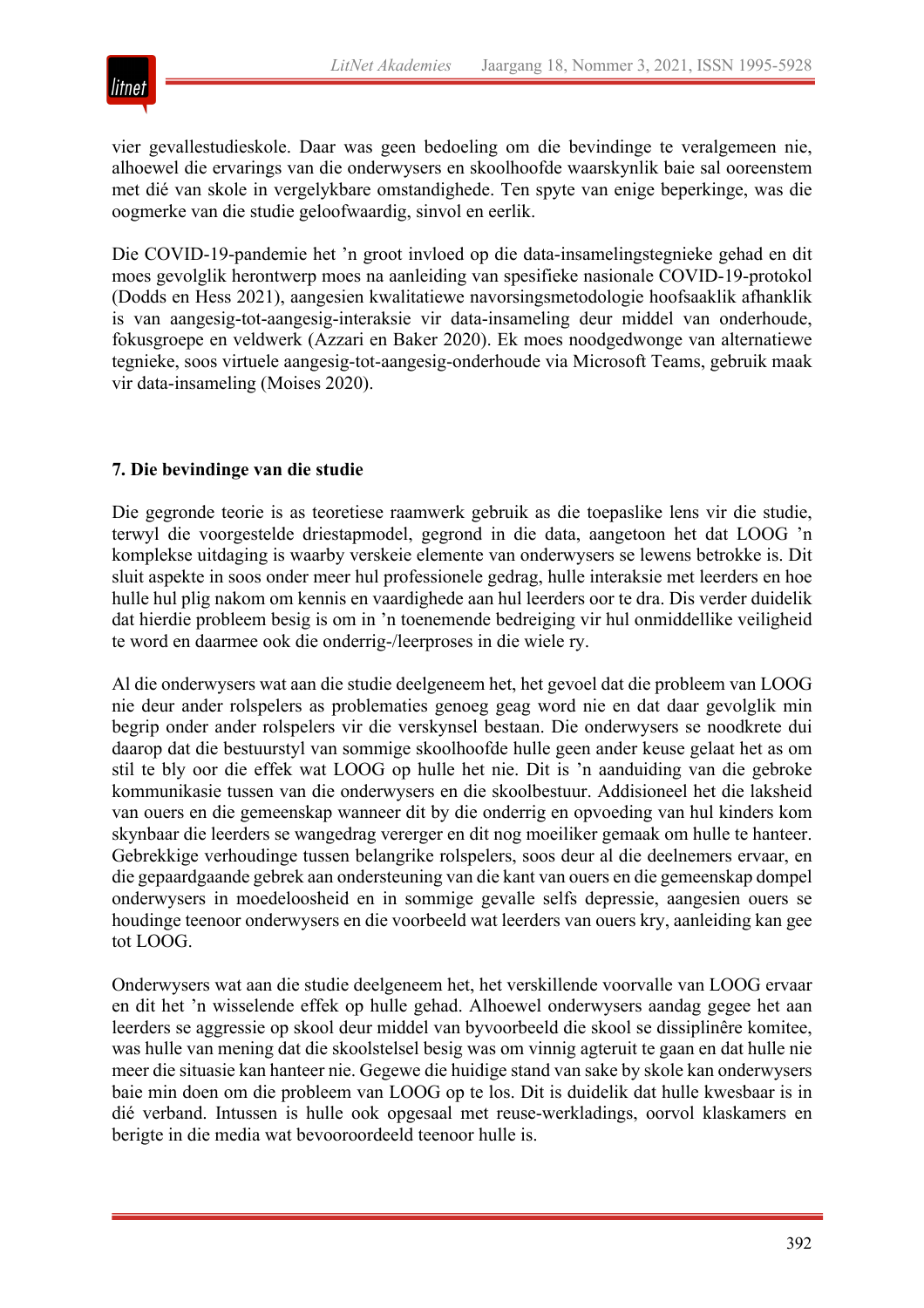

In al vier gevallestudieskole het die skoolhoofde beskryf hoe moeilik dit is om te sorg dat die skool ordelik bly en hoe moeilik dit is om 'n stabiele skoolomgewing te skep en te handhaaf. Dit het duidelik geblyk dat sommige skoolhoofde die onderwysers se gebrek aan vaardighede om LOOG die hoof te bied, die skuld vir die situasie gee. Dit wil verder voorkom of die skoolhoofde die probleme in hul skole heeltemal te lank uitstel sonder om dit onder die loep te neem, met die gevolg dat situasies naderhand so erg word dat dit heeltemal handuit ruk.

Verder lyk dit of die invloed van die plattelandse kulturele strukture op 'n manier 'n struikelblok is vir die sinvolle bestuur van LOOG; volgens die skoolhoofde bevorder hierdie strukture die kultuur en ingesteldheid van 'n gewelddadige gemeenskap wat oorgespoel het na skole. Addisioneel het skoolhoofde aangedui dat onderwysers sukkel om leerders se vlakke van woede te hanteer wanneer die leerders afkomstig is uit gesinne wat net uit kinders bestaan. Die skoolhoofde weet ook altyd nie mooi hoe om onderwysers te ondersteun en te beskerm terwyl hulle die situasie in die skool probeer bestuur nie.

Skoolhoofde in die studie vind dat dit 'n baie komplekse taak is om orde in die skool te probeer handhaaf. Dis eintlik iets wat onhanteerbaar geword het, met dwelms, leerders van huishoudings wat net uit kinders bestaan, en plattelandse kulture, gelowe en strukture wat die bestuur van LOOG belemmer. Skoolhoofde se pogings om LOOG te bestuur en te beheer word gedwarsboom deur die demoraliserende aksies van die onderwysers en sommige lede van die skoolbeheerliggame wat LOOG selfs aanhits. Skoolhoofde gebruik 'n paar voorkomingstegnieke teen LOOG wat eie is aan hul spesifieke skoolsituasie, maar wat nog nie amptelike beleid is nie. Ook die gebrek aan beleid ondermyn hulle gesag.

## **8. Voorgestelde model**

Ek was van mening dat 'n teorie of model ontwikkel moes word wat op 'n positiewe wyse die verskynsel van LOOG onder die loep neem. Die voorgestelde model wat as uitkoms van die studie voorgehou word, bestaan uit drie stappe.

## **(i) Ondersteuning aan onderwysers**

Die eerste stap het ten doel dat alle rolspelers tot die besef kom dat onderwysers deel is van 'n skoolgemeenskap en dat hulle ondersteuning nodig het in alle fasette van hulle beroep. Dit sluit nie net vaardighede in wat verbeter moet word om effektief te kan funksioneer tydens die onderrig-en-leer-proses nie, maar ook ondersteuning wat betref hulle veiligheid en emosionele welstand. In hierdie verband moet daar 'n atmosfeer in die skool geskep word wat bevorderlik is vir alle rolspelers sodat skole optimaal kan funksioneer. Gegewe die beginsels van die werkplekkultuur (vgl. Mncube 2014) is daar 'n sekere vlak van ondersteuning aan alle rolspelers nodig. Daar bestaan 'n duidelike verband tussen die sinvolle ondersteuning van onderwysers deur onder meer die Departement van Onderwys, die skoolbestuur, hulle kollegas en ander rolspelers soos ouers, en hul vermoë om die eise van die onderwysprofessie die hoof te kan bied. In hierdie konteks behels sinvolle ondersteuning dat daar aandag verleen word aan elke individuele onderwyser, nie slegs deur bemoediging nie, maar ook deur te kyk na die nodige praktiese meganismes waardeur dit kan geskied. Sinvolle ondersteuning aan onderwysers kan die voorkoms van LOOG in skole verminder.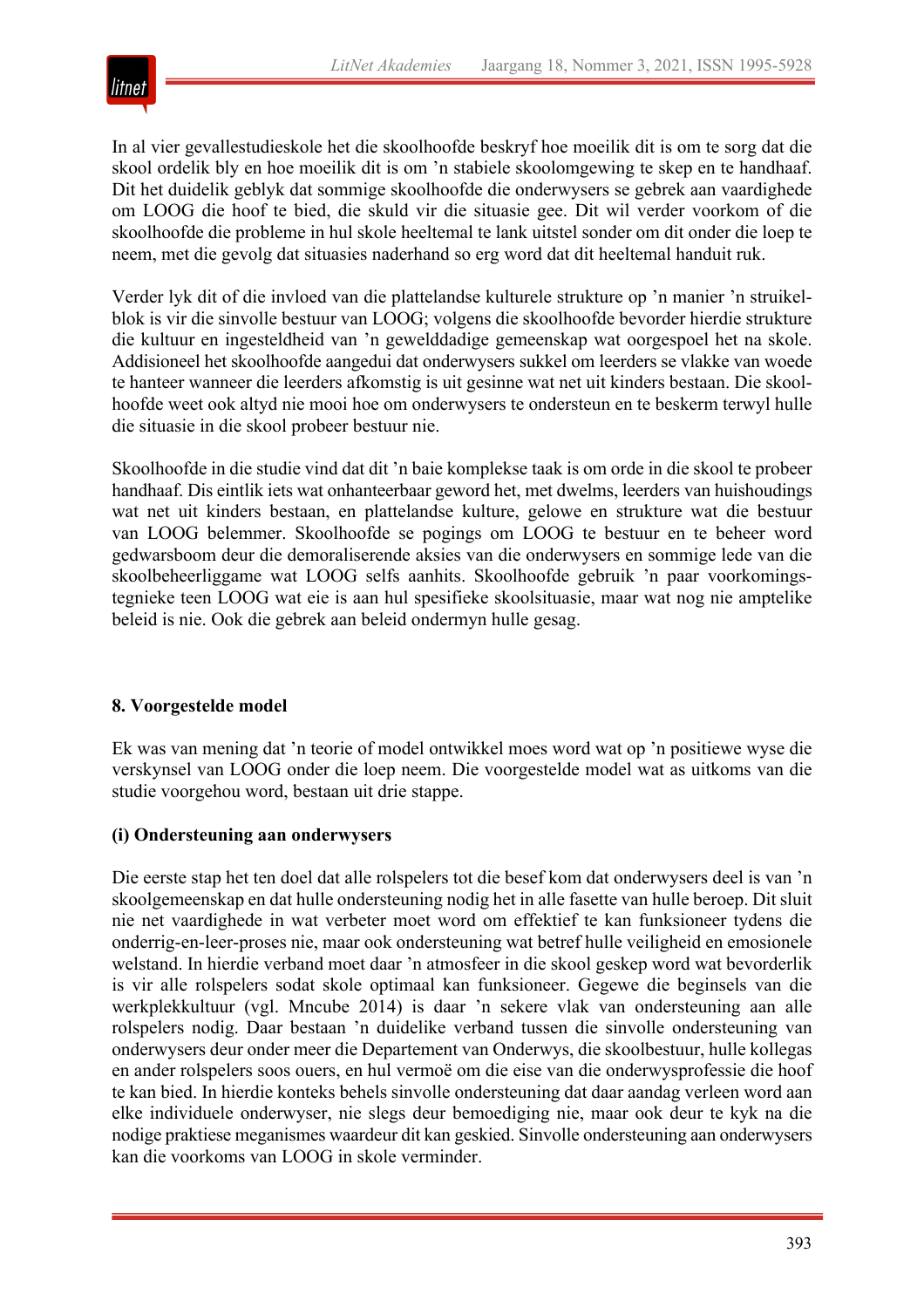

#### **(ii) Onderwyserverhoudinge**

Die tweede stap is om transaksionele praktyke wat betrokke is by leerder-onderwyserverhoudinge te bepaal. Sodanige praktyke verwys na leerders se gedrag wat inbreuk maak op hulle manier van dink en doen met betrekking tot hul optrede teenoor hul onderwysers, soos gewortel in die verhouding tussen leerders en hul omgewings (Berg en Cornell 2016). Die mikpunt is dus om hierdie verhoudinge te harmoniseer en te versterk. Goeie onderlinge verhoudinge tussen onderwysers en leerders help 'n leerder om hom-/haarself eerstens as 'n kind te identifiseer en addisioneel ook as 'n belangrike lid van die skoolgemeenskap. Op sy beurt raak die onderlinge verhoudinge tussen die huis, skool en woonbuurt meer sigbaar en die kind begin om dit beter te verstaan soos hy/sy hom-/haarself sien funksioneer binne 'n netwerk van verhoudings. Leerders wat opgroei in so 'n omgewing word daardeur beïnvloed en isoleer uiteindelik daardie kwessies wat LOOG dryf.

#### **(iii) Die rol van die skoolhoof en samewerking**

Die derde stap is om die rol wat skoolhoofde speel te diagnoseer en om te sorg dat die skoolstrukture effektief is en goed funksioneer. Dit behels skoolbestuurspanne, veiligheidsen dissiplinêre komitees, bestuursliggame en leerlingrade; almal strukture wat van wesenlike belang is in die kern van die skoolgemeenskap. Die skoolhoof, op grond van sy/haar posisie, is verplig om betrokke te raak by al die skoolstrukture en te sorg dat dit sodanig aangepas en verander word sodat dit optimaal kan funksioneer. Indien sodanige strukture goed funksioneer, sal die wyer skoolgemeenskap strategieë van wedersydse samewerking ontwikkel wat almal in die skool op 'n positiewe manier betrek. Algemene voorkomende programme raak derhalwe duideliker en meer bereikbaar. Die rol wat die skoolhoof speel is van deurslaggewende belang om te sorg dat die skoolomgewing voortdurend beveilig word, die kurrikulum beter geïmplementeer word, aanspreeklikheid verhoog word en verbeterde werksomstandighede geskep word. Al die belanghebbende rolspelers moet dit egter sien en verstaan as 'n gemeenskaplike aksie van samewerking wat uiteindelik almal betrek om sodoende kwessies wat verband hou met LOOG holisties te ondersoek.

Figuur 2 is 'n skematiese uitbeelding van die voorgestelde driestap- gegronde teoretiese model wat gekonstrueer is om LOOG te bekamp. Hierdie model is gebaseer op die vernaamste bevindinge van die studie.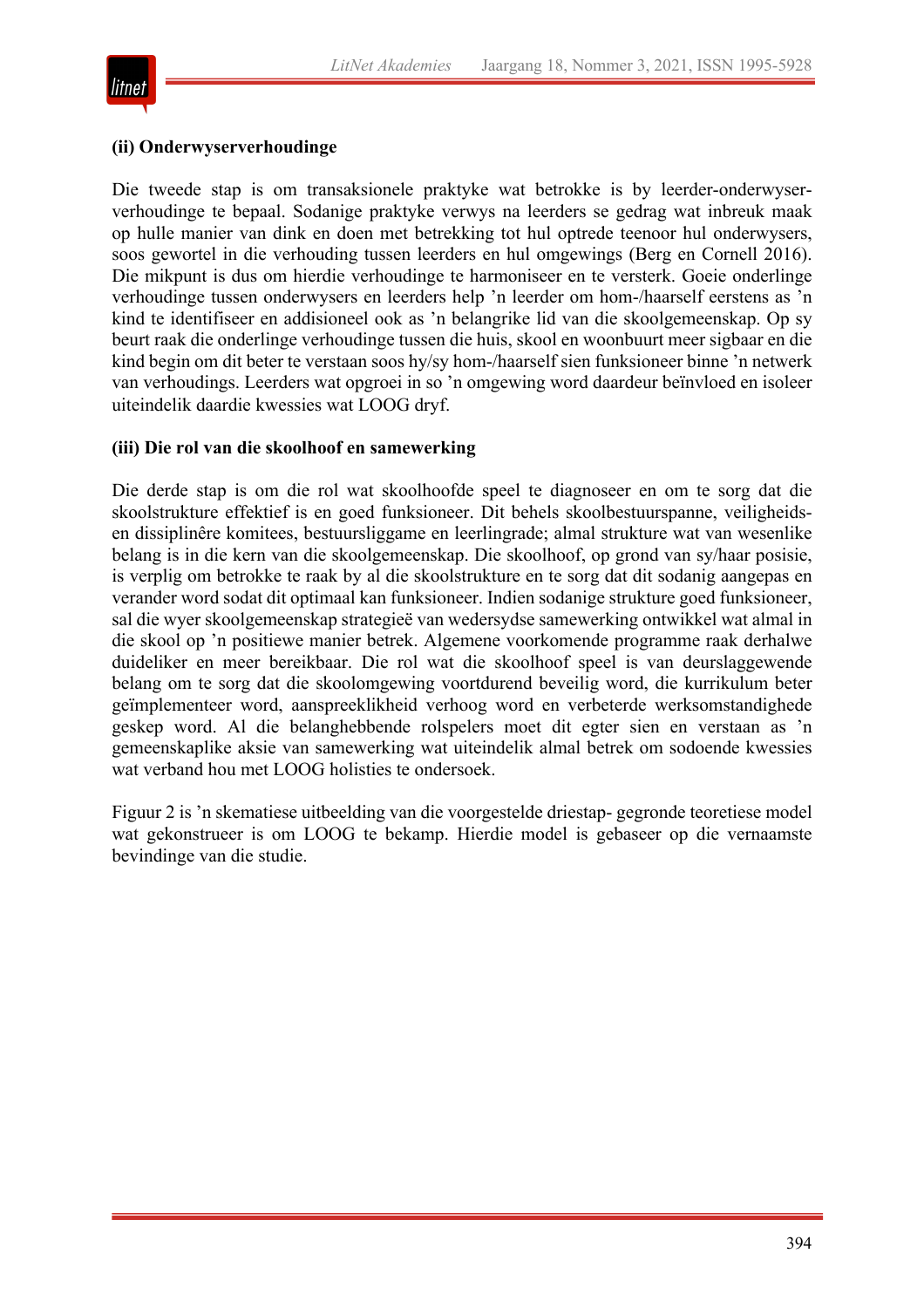



**Figuur 2. Skematiese uitbeelding van die driestap- gegronde teoretiese model met betrekking tot leerder-op-onderwyser-geweld**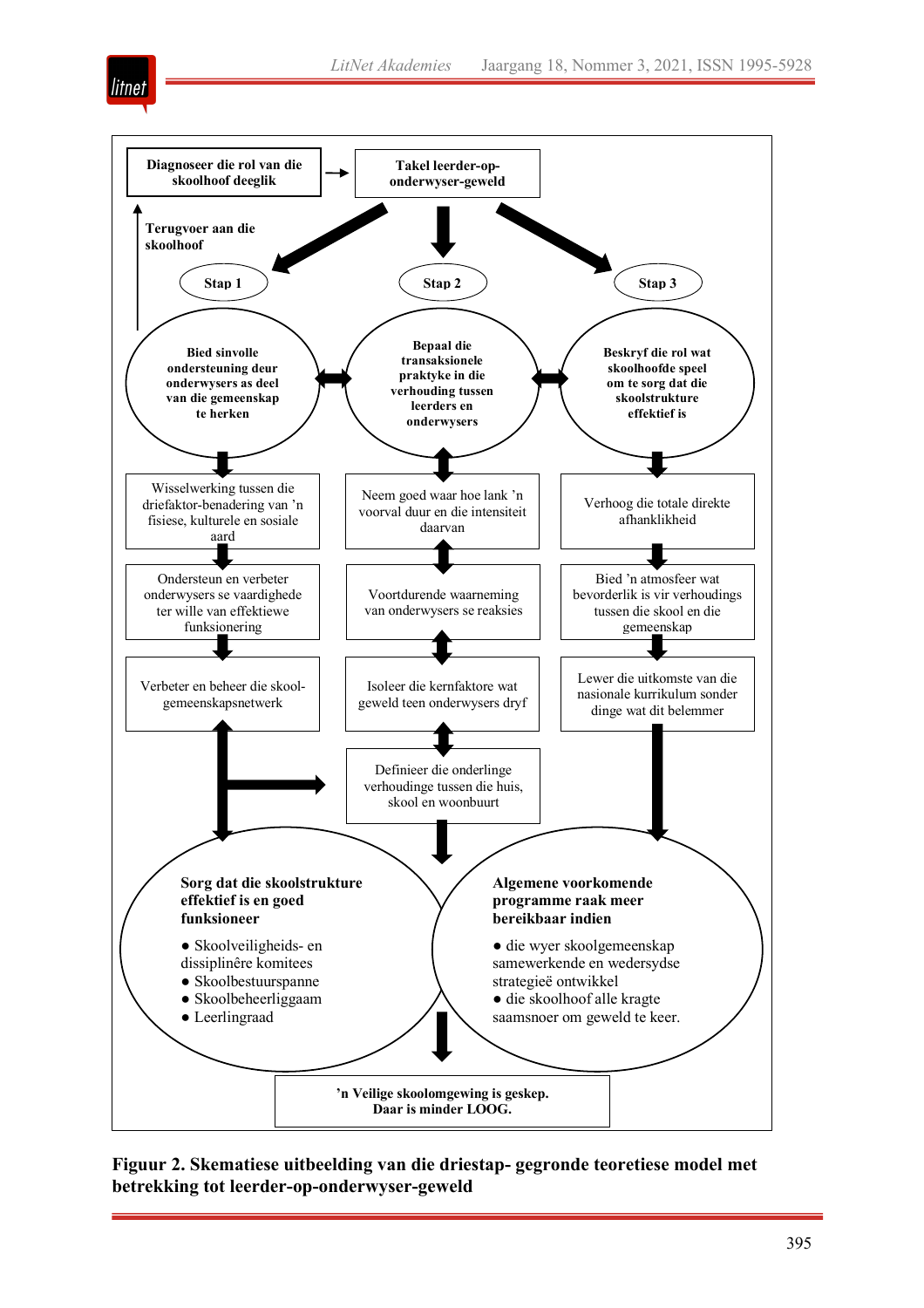

Figuur 2 som die driestap- gegronde teoretiese model vir hierdie studie op met betrekking tot die bestuur en vermindering van die LOOG-probleem in skole. Dit toon die integrasie van die drie stappe wat gevolg sou kon word in samehang met effektiewe en behoorlik funksionerende skoolstrukture. Die skoolhoof speel 'n deurslaggewende rol daarin om te sorg dat hierdie strukture funksioneel is sodat die potensiële nut van hierdie model gerealiseer kan word.

Die belangrikste aspek van hierdie model is die voortdurende identifisering en dophou van die vernaamste faktore wat LOOG dryf ten einde hulle vroeg te identifiseer en te probeer elimineer. Soos aangedui in figuur 2, behels die proses 'n verhoogde totale afhanklikheid tussen al die skoolstrukture en 'n direkte wisselwerking tussen die lede van die skoolgemeenskap, naamlik die skoolveiligheids- en dissiplinêre komitees, die skoolbestuurspanne, die skoolbeheerliggaam en die leerlingraad.

Die model voldoen dus aan die doel van die studie deur hanterings- en bestuurstrategieë te bied om LOOG te beveg. Laastens dui die model aan hoe om al die pogings van belanghebbendes bymekaar te bring ten einde meer voorkomende programme te genereer. Dit toon ook hoe dit meer bereikbaar word wanneer die wyer skoolgemeenskap saamwerk en wedersydse strategieë ontwikkel sodat die skoolhoof dit alles kan saamsnoer.

# **9. Gevolgtrekkings**

Aan die hand van die response van beide onderwysers en skoolhoofde in die studie blyk dit duidelik dat LOOG nie 'n verskynsel is wat ligtelik opgeneem moet word nie, maar dat dit wel deeglik en effektief aandag moet kry. Sommige deelnemers aan die studie het getuig dat hulle wel oor voorkomende tegnieke beskik om in die skoolsituasies toe te pas, maar dat die tegnieke nie genoeg is om die situasie te verbeter nie. In die lig van veral die bevindinge was daar onteenseglik bewyse dat die gesag in skole afgeneem het met 'n ooreenstemmende toename in negatiewe konfrontasies tussen onderwysers en leerders. Skoolhoofde in die studie was oor die algemeen nalatig en selfs onverskillig oor hulle pligte en verantwoordelikhede met betrekking tot die verskynsel. Dit blyk verder uit die antwoorde van die onderwysers dat die hedendaagse status van onderwysers leerders aanmoedig om hulle te minag en om algemeen minagtend te wees teenoor gesag. Dit het dus duidelik geword dat die LOOG 'n ingewikkelde saak is en dat verskillende metodes gevra word om dit suksesvol uit te skakel.

Hierdie studie sou kon dien as 'n argetipe wat gebruik kan word in die soeke na oplossings vir geweld teen onderwysers in skole, en vir geweld in skole in die algemeen. Die bevindinge van die studie kan van waarde wees vir provinsiale onderwysbestuurders, kringbestuurders, skoolhoofde, onderwysers by skole, en enige ander mense of organisasies wat die konsep van skoolgeweld bestudeer en/of wil hanteer.

## **Bibliografie**

American Psychological Association (APA). 2016. A silent national crisis: Violence against teachers. http://www.apa.org/education/k12/teacher-victimization.pdf (31 Mei 2021 geraadpleeg).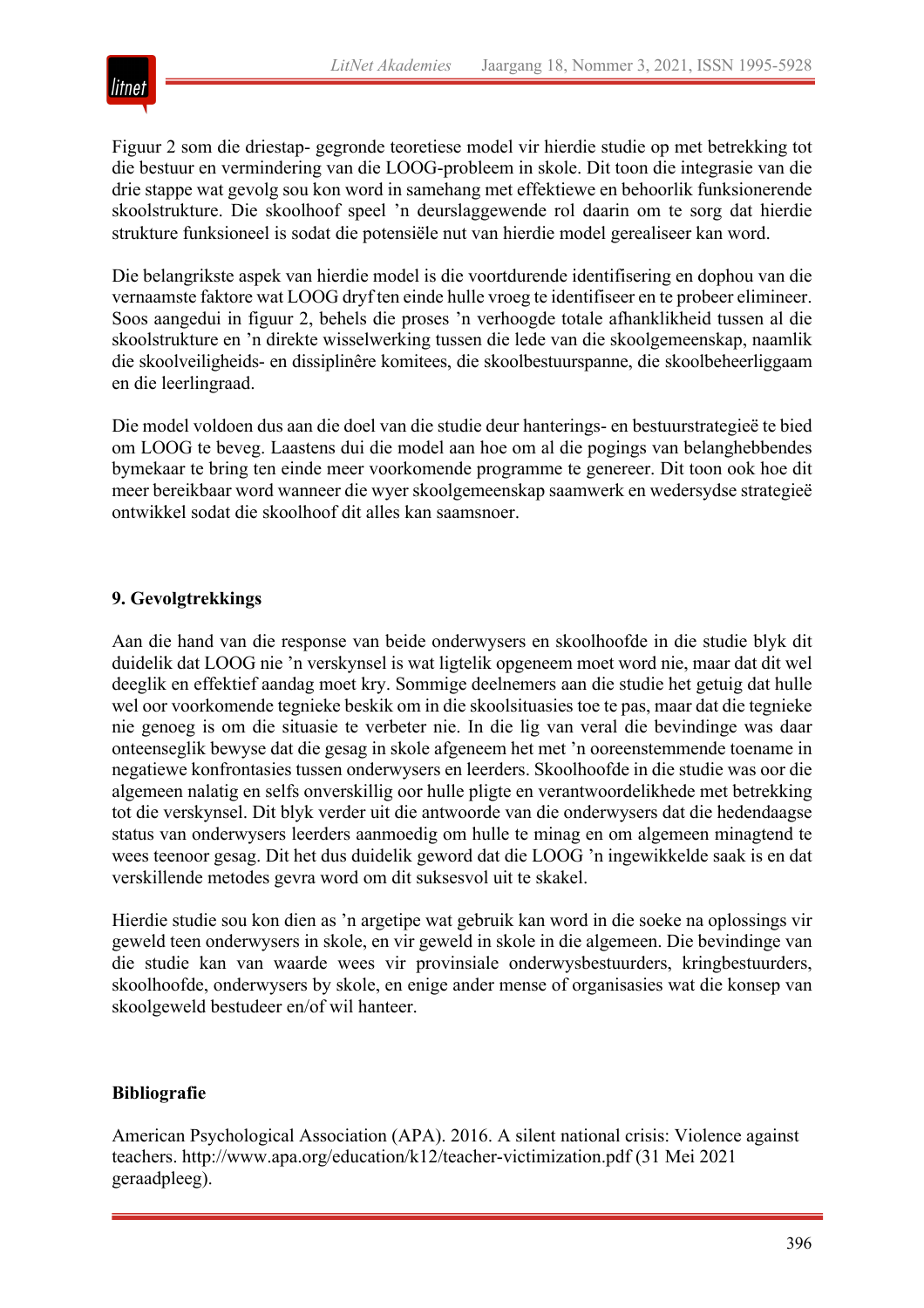

Azzari, C.N. en S.M. Baker. 2020. Ten lessons for qualitative transformative service researchers. *Journal of Services Marketing*, 34(1):100–10.

Barnes, K., S. Brynard en C. De Wet. 2012. The influence of school culture and school climate on violence in schools of the Eastern Cape Province. *South African Journal of Education*, 32(1):69–82.

Baruth, G. en S.P. Mokoena. 2016. A framework to deal with violence in South African public schools. *International Journal of Educational Science*, 12(2):96–105.

Bass, B.I., K.P. Cigularov en P.Y. Chen. 2016. The effects of student violence against school employees on employee burnout and work engagement: The roles of perceived school unsafety and transformational leadership. *International Journal of Stress Management*, 23(3):318–36.

Benevene, P., M.M. Ittan en M. Cortini. 2019. Self-esteem and happiness as predictors of schoolteachers' health: The mediating role of job satisfaction. *Journal of Frontal Psychology*, 9(1):921–33.

Berg, J.K. en D. Cornell. 2016. Authoritative school climate, aggression toward teachers, and teacher distress in middle school. *School Psychology Quarterly*, 31(1):122–39.

Biaett, V. 2018. *Handbook of research methods for tourism and hospitality management*. Cambridge, MA: Edward Elgar.

Bounds, C. en L.N. Jenkins. 2018. Teacher-directed violence and stress: The role of school setting. *Contemporary School of Psychology*, 22(4):435–42.

Bronfenbrenner, U. 1994. Ecological models of human development. *International Encyclopaedia of Education,* 3(2):37–43.

Buonomo, I., M. Fatigante en C. Fiorilli. 2017. Teachers' burnout profile: Risk and protective factors. *Open Psychology Journal*, 10(1):190–201.

Burton, P. en L. Leoschut. 2013. *School violence in South Africa: Results of the 2012 National School Violence Study*. Centre for Justice and Crime Prevention Monograph No. 12. Kaapstad: Centre for Justice and Crime Prevention.

Charmaz, K. 2015. Grounded theory: Methodology and theory construction*. International Encyclopaedia of the Social & Behavioural Sciences,* 10(1):402–7.

Chia, W., S.G. Gerberich en S.J. Mongin. 2013. Work-related violence against educators in Minnesota: Rates and risks based on hours exposed. *Journal of Safety Research*, 44(5):73–85.

Coetzee, A. 2017. Workplace violence toward educators in private and public secondary schools in Pretoria Gauteng: A comparative investigation. PhD-proefskrif, Universiteit van Pretoria.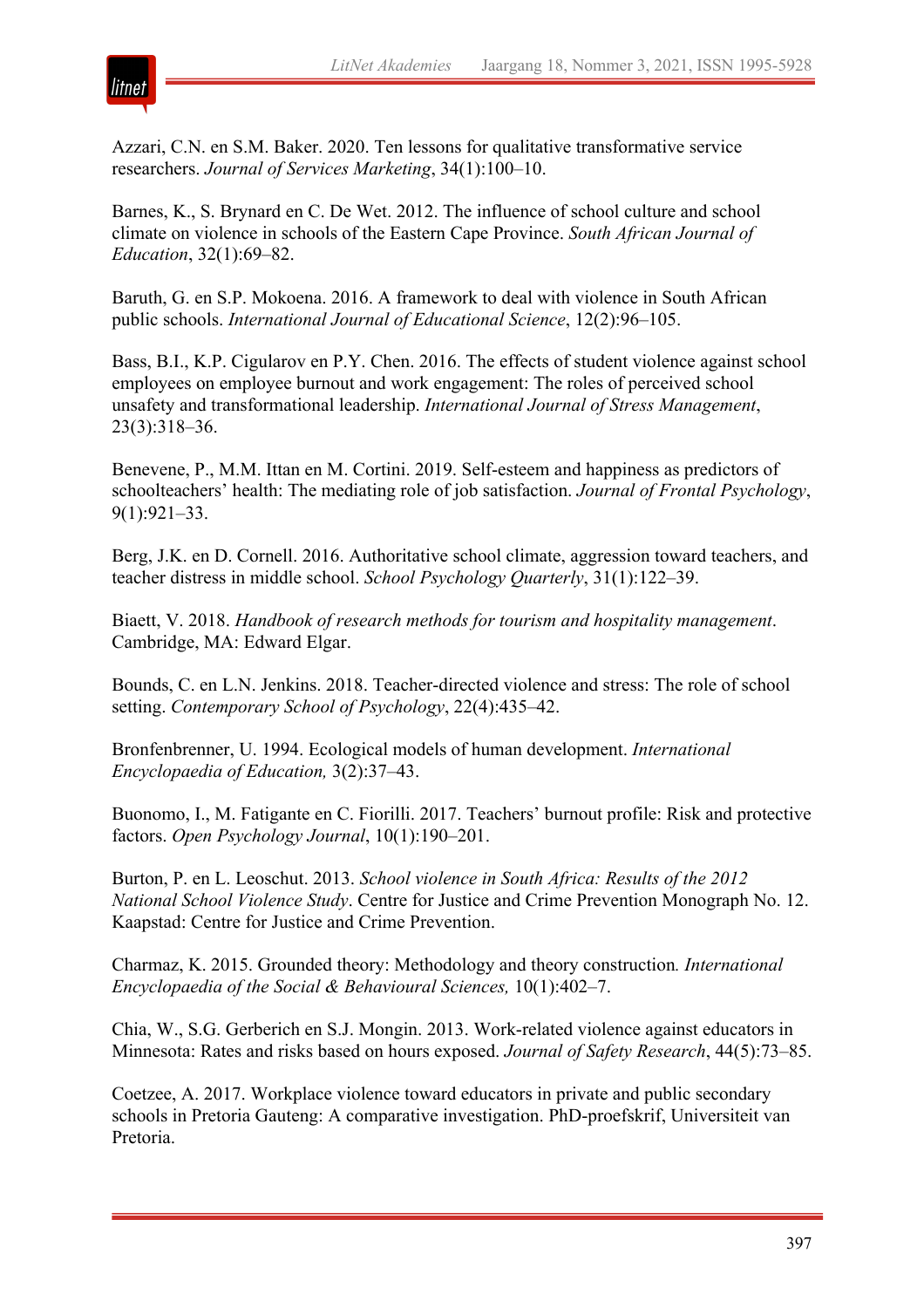

Collet, K.S. 2013. Teacher perceptions of the role of a primary school principal in supporting their well-being: Learning from a South African public school in challenging conditions. PhD-proefskrif, Universiteit van die Wes-Kaap.

De Cordova, F., S. Berlanda en M. Fraizzoli. 2019. Violence at school and the well-being of teachers. The importance of positive relationships. *Journal of Frontal Psychology,* 10(3):1–9.

De Wet, N.C. 2016. The *Cape Times*'s portrayal of school violence. *South African Journal of Education,* 36(2):1–12.

Dodds, S. en A.C. Hess. 2021. Adapting research methodology during Covid-19: Lessons for transformative service research. *Journal of Service Management,* 32(2):203–17.

Espelage, D., E.M. Anderman en V.E. Brown. 2013. Understanding and preventing violence directed against teachers: Recommendations for a national research, practice, and policy agenda. *American Psychologist,* 68(2):75–87.

Evans, C. en J. Lewis. 2018. *Analysing semi-structured interviews using thematic analysis: Exploring voluntary civic participation among adults*. Londen en New York: SAGE.

Franco, S. 2016. A doctoral seminar in qualitative research methods: Lessons learned. *International Journal of Doctoral Studies*, 11(1):323–39.

Glaser, B.G. en A.L. Strauss. 2017. *Discovery of grounded theory: Strategies for qualitative research*. New York: Routledge.

Grobler, G.W. 2018. Narratives of teachers' experiences of school violence and ethics of care. PhD-proefskrif, Universiteit Stellenbosch.

Kent, R. en L.S. Simkins. 2018. *Safer schools – Prevention and deterrence*. New York: Pearson.

Korstjens, I. en A. Moser. 2017. Series: Practical guidance to qualitative research. Part 4: Trustworthiness and publishing. *European Journal of General Practice*, 24(2):120–24.

Kraus, B. 2019. *The Routledge handbook of critical social work*. Oxford: Routledge.

Leedy, P.D. en J.E. Ormrod. 2010. *Practical research: Planning and design*. New York: Pearson.

Linda, N., F. Daniels en L. Fakude. 2015. Nurse educators' experiences of case-based education in a South African nursing programme. *Curationis*, 38(2):1–8.

Magwa, S. en R. Ngara. 2014. Learner indiscipline in schools. *Review of Arts and Humanities*, 3(2):79–88.

Martinez, A., S.D. McMahon en B. Sanchez. 2016. Teachers' experiences with multiple victimization: Identifying demographic, cognitive, and contextual correlates. *Journal of School Violence*, 15(1):387–405.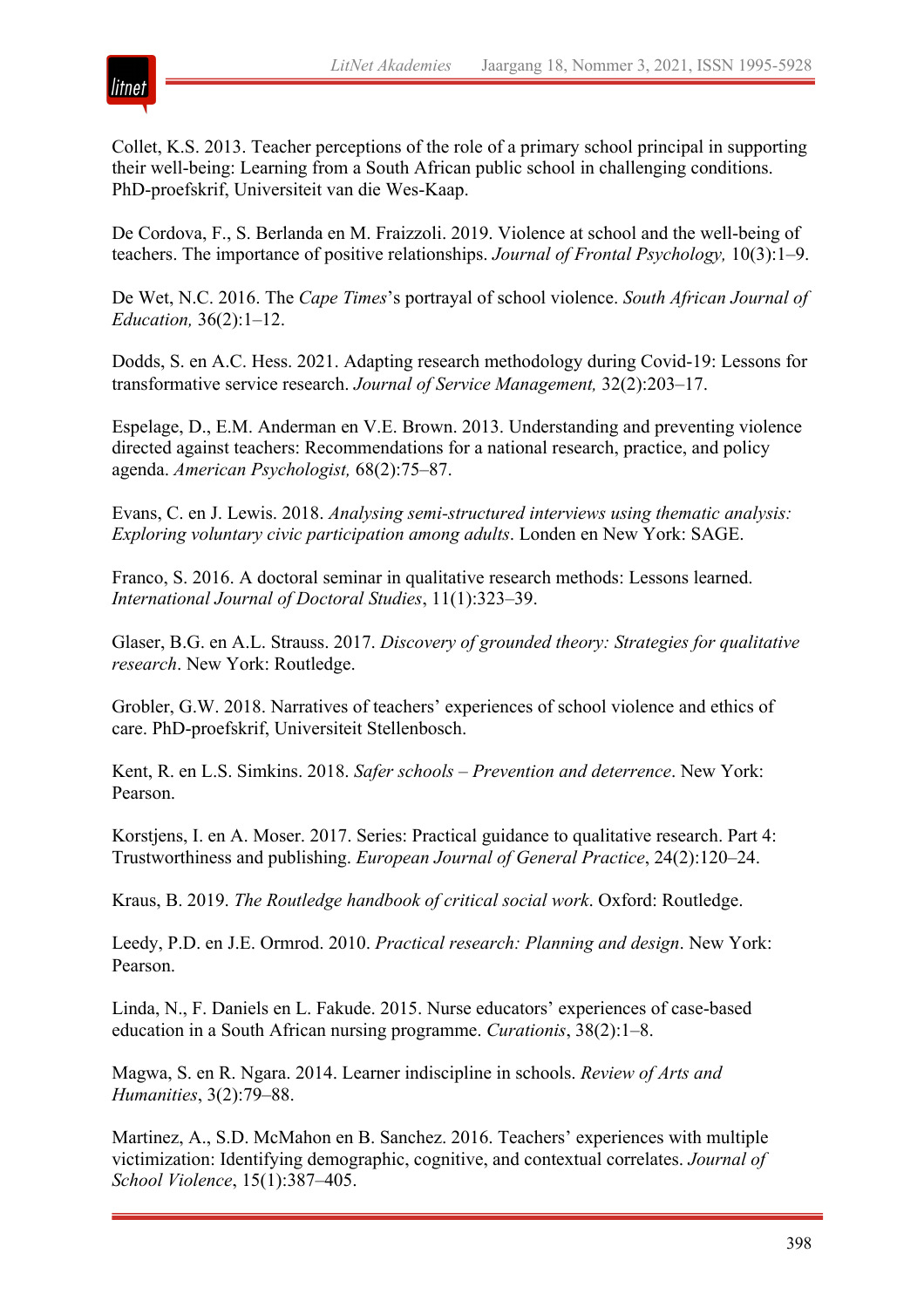

McCall, G.J. 2013. *Handbook of social psychology*. Saint Louis, MO: Springer.

Merriam, S.B. 2009. *Qualitative research: A guide to design and implementation. Revised and expanded from qualitative research and case study applications in education*. San Francisco, CA: Jossey-Bass.

Mncube, V. 2014. Preventing violence in South African schools: Control and punish or more effective school management. *Mediterranean Journal of Social Sciences*, 5(3):416–21.

Mncube, V. en C. Harber. 2013. *The dynamics of violence in South African schools*. Pretoria: Universiteit van Suid-Afrika.

Mncube, V. en T. Netshitangani. 2014. Can violence reduce violence in schools? The case of corporal punishment. *Journal of Sociology and Social Anthropology (JSSA)*, 23(5):1–9.

Moises, C. 2020. Online data collection as adaptation in conducting quantitative and qualitative research during the Covid-19 pandemic. *European Journal of Education Studies*,  $7(11):1-23.$ 

Montuoro, P. en T. Mainhard. 2017. An investigation of the mechanism underlying teacher aggression: Testing I <sup>3</sup> theory and the General Aggression Model. *Journal of Educational Psychology*, 87(1):497–517.

Musu, L., A. Zhang en B.A. Oudekerk. 2019*. Indicators of school crime and safety: 2018 (NCES 2019-047/NCJ 252571)*. Washington, DC: US Department of Education.

Naidu, E. 2019. Motshekga reveals 1 345 hotspots for school violence. *Independent Online*, 15 September. https://www.iol.co.za/news/south-africa/motshekga-reveals-1345-hot-spotsfor-school-violence-33013557 (21 September 2020 geraadpleeg).

Nako, N. en N. Muthukrishna. 2018. Teacher-instigated in-school interpersonal violence: Types and prevalence in South African public schools. *Journal of Psychology in Africa*, 28(5):371–4.

Ncontsa, V.N. en A. Shumba 2013. The nature, causes and effects of school violence in South African high schools. *South African Journal of Education,* 24(2):170–5.

Newington, L. en A. Metcalfe. 2014. Factors influencing recruitment to research: Qualitative study of the experiences and perceptions of research teams. *BMC Medical Research Methodology,* 14(1):1–11.

Ngatane, N. 2019. Guns, knives, and drugs found at Gauteng schools 'shocking', says Lesufi. *Eyewitness News*, 14 Oktober. https://ewn.co.za/2019/10/14/guns-knives-and-drugs-found-atgauteng-schools-shocking-says-lesufi (21 September 2020 geraadpleeg).

Opic, S., M. Lokmic en V. Bilic. 2013. Violence against teachers: Rule or exception? *International Journal of Cognitive Research in Science Engineering and Education* (IJCRSEE), 1(2):6–15.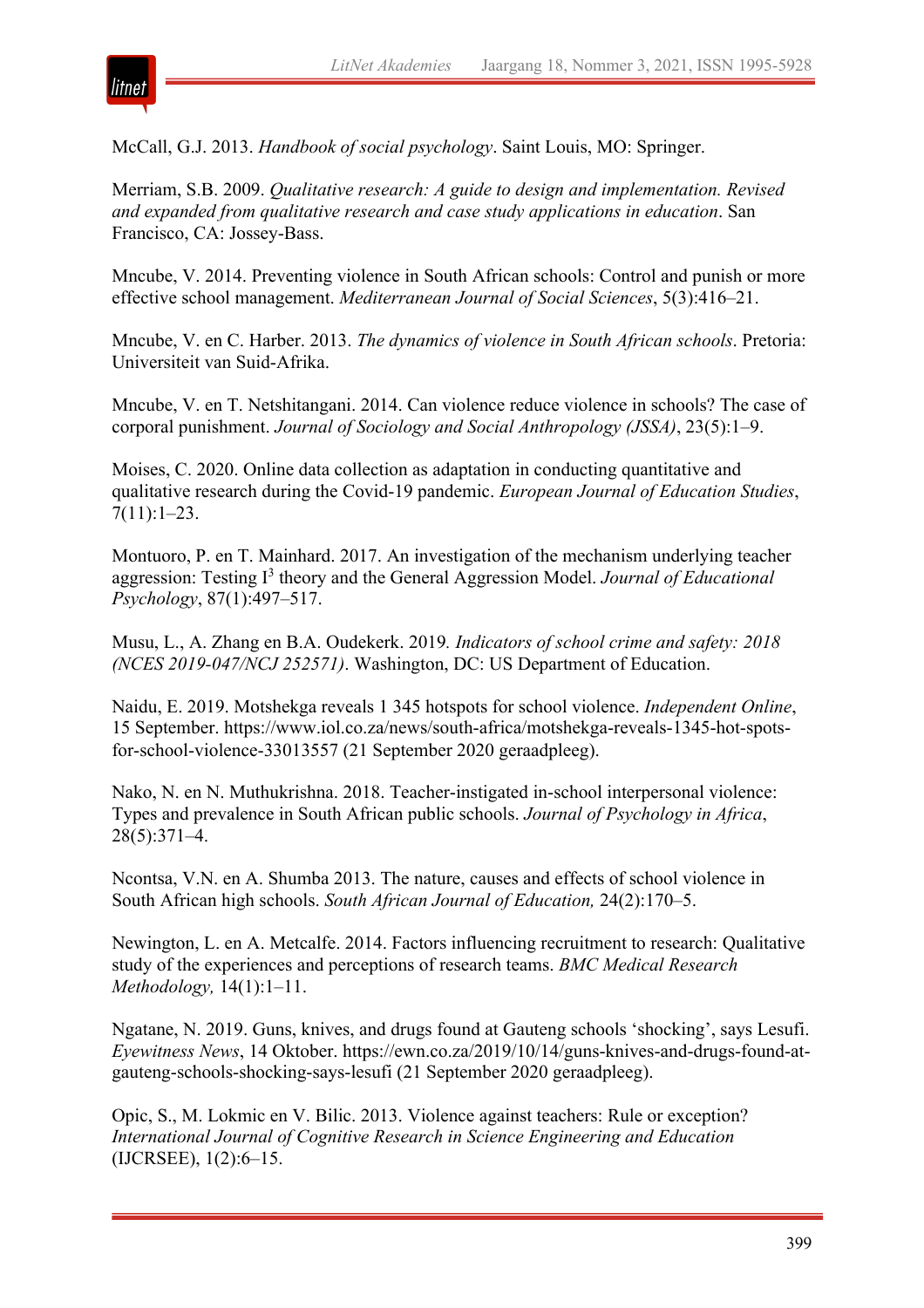

Pas, E.T., A.H. Cash en L. O'Brennan. 2015. Profiles of classroom behaviour in high schools: Teacher behaviour management strategies and classroom composition. *Journal of School Psychology*, 53(2):137–48.

Payne, E. en M. Smith. 2013. LGBTQ kids, school safety, and missing the big picture: How the dominant bullying discourse prevents school professionals from thinking about systemic marginalization or … Why we need to re-think LGBTQ bullying. *QED: A Journal in GLBTQ Worldmaking,* 1(1):1–36.

Petlak, E., K. Tistanova en S. Juszczyk. 2019. Undesirable behaviour of pupils towards teachers in Slovak schools. *New Educational Review*, 55(1):170–84.

Reddy, L.A., D.L. Espelage en E.M. Anderman. 2018. Addressing violence against educators through measurement and research. *Aggression and Violent Behav*iour, 42(1):9–28.

Riaan, G. 2019. Violence in SA's schools is worse than you think, and spanking is part of the problem. *News24,* 7 Junie. https://www.news24.com/SouthAfrica/News/violence-insas-schools-is-worse-than-you-think-and-spanking-is-part-of-the-problem-20190607 (17 Junie 2021 geraadpleeg).

Robarts, P. 2014*.* Educators' perceptions of disruptive behaviour and its impact in the classroom. PhD-proefskrif, Universiteit van Zululand. http://uzspace.unizulu.ac.za/handle/ 10530/1335 (25 September 2020 geraadpleeg).

Rossman, G.B. en S.F. Rallis. 2016. *An introduction to qualitative research: Learning in the field*. Thousand Oaks, CA: SAGE.

Seleka, N. 2020. Gauteng pupil arrested for allegedly selling drugs at his school. *News24*, 13 Februarie. https://www.news24.com/news24/southafrica/news/gauteng-pupil-arrested-forallegedly-selling-drugs-at-his-school-20200213 (22 September 2020 geraadpleeg).

Sibisi, N.N. 2016. Effects of school violence on educators: A case study of Fairvale Secondary School, Wentworth, Durban. MEd-verhandeling, Universiteit van KwaZulu-Natal.

Skaland, B. 2016. Student-to-teacher violation and the threat to a teacher's self. *Teaching and Teacher Education Journal*, 59(2):309–17.

Sorlier, M.A. en T. Ogden. 2018. School-wide positive behaviour support, Norway: Impacts on problem behaviour and classroom climate. *International Journal of School & Educational Psychology*, 3(3):202–17.

Tsegaye, M.A. en R.J. Botha. 2020. Die bemagtiging van sekondêreskool-hoofde in Ethiopië om hulle in staat te stel om hulle onderrigleierskapsrolle doeltreffend te verrig. *Tydskrif vir Geesteswetenskappe,* 60(3):764–82.

Van der Westhuizen, S.J. 2018. Die effek van 'n indiens-opleidingprogram op onderwysers se persepsies van Liggaamlike Opvoeding. MEd-verhandeling, Noordwes-Universiteit, Potchefstroomkampus.